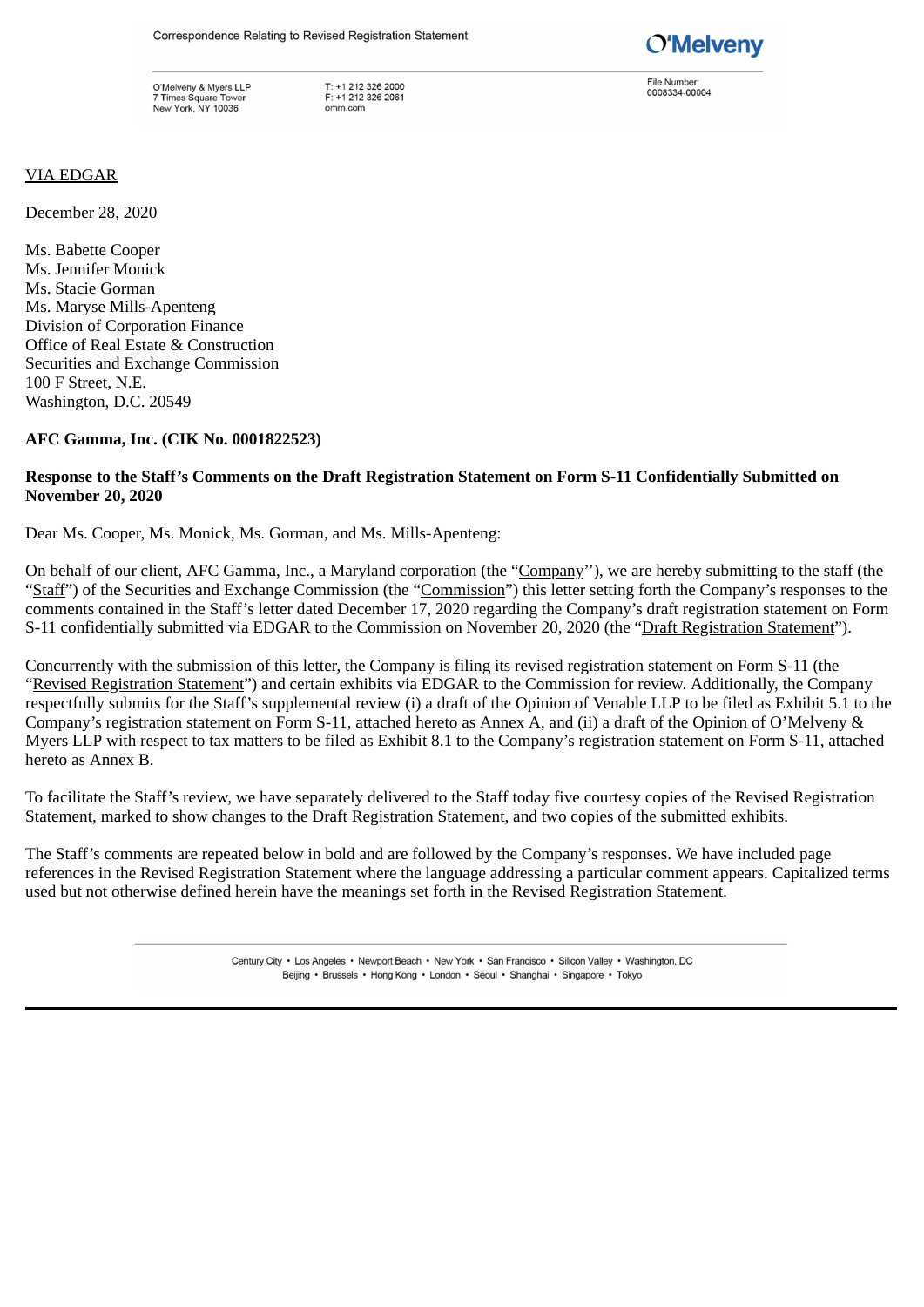### **Draft Registration Statement on Form S-11**

### **General**

1. We note that you and your subsidiaries intend to operate your business in a manner that will permit you to maintain exemptions from registration under the Investment Company Act of 1940. Please provide us with a detailed analysis of these exemptions and how your investment strategy will support these exemptions. Further, please note that we will refer your response to the Division of Investment **Management for further review.**

The Company respectfully advises the Staff as follows. The Company intends to operate its business in a manner that will permit the Company to maintain an exemption from registration as an investment company under the Investment Company Act of 1940, as amended (the "Investment Company Act"). The Company will not be engaged primarily, or holding itself out as being engaged primarily, in the business of investing, reinvesting or trading in securities, as described in Section 3(a)(1)(A) of the Investment Company Act. Rather, the Company will be primarily engaged in non-investment company businesses related to commercial real estate financing and other related activities.

The Company will rely on the exemption provided for in Section 3(c)(5)(C) of the Investment Company Act ("Section  $3(c)(5)(C)$ "), based upon no-action positions taken by the Staff and interpretive guidance provided by the Commission and its Staff. Section 3(c)(5)(C) excludes from the definition of "investment company" any issuer that (a) is engaged primarily in the business of "purchasing or otherwise acquiring mortgages and other liens on and interests in real estate" and (b) does not issue redeemable securities.

#### Company's Operations and Assets

To qualify for the exemption pursuant to Section 3(c)(5)(C) of the Investment Company Act, a company generally is required to hold at least (i) 55% of its assets in "qualifying" real estate assets, (ii) 80% of its assets in "qualifying" real estate assets and real estate-related assets and (iii) no more than 20% of the value of its assets in assets other than qualifying assets and real-estate related assets. The Commission and its Staff, in interpretive guidance and no-action letters, have indicated that whole mortgage loans that are fully secured by real property, certain participations in whole mortgage loans, and certain other types of real-estate related loans in which the Company may invest are qualifying assets, along with fee interests in real property. To ensure that the Company will be eligible for the Section 3(c)(5)(C) exemption, the Company intends to conduct its operations so that it will primarily own investments of the types listed above consistent with the limits the Staff has established in no-action letters and other interpretive guidance.

### Redeemable Securities

For purposes of Section 3(c)(5)(C), the Investment Company Act defines "redeemable securities" as any security, other than short-term paper, under the terms of which the holder, upon its presentation to the issuer or to a person designated by the issuer, is entitled (whether absolutely or only out of surplus) to receive approximately his or her proportionate share of the issuer's current net assets, or the cash equivalent thereof. The Company has not issued, and does not intend to issue in the future, any such securities redeemable at the option of the holder.

The Company respectfully takes the position that it should be able to avail itself of the Section 3(c)(5)(C) exemption because (i) it is engaged primarily in the business of "purchasing or otherwise acquiring mortgages and other liens on and interest in real estate," in accordance with the interpretive guidance and no-action letters of the Commission and its Staff and (ii) it does not, and does not intend to, issue redeemable securities.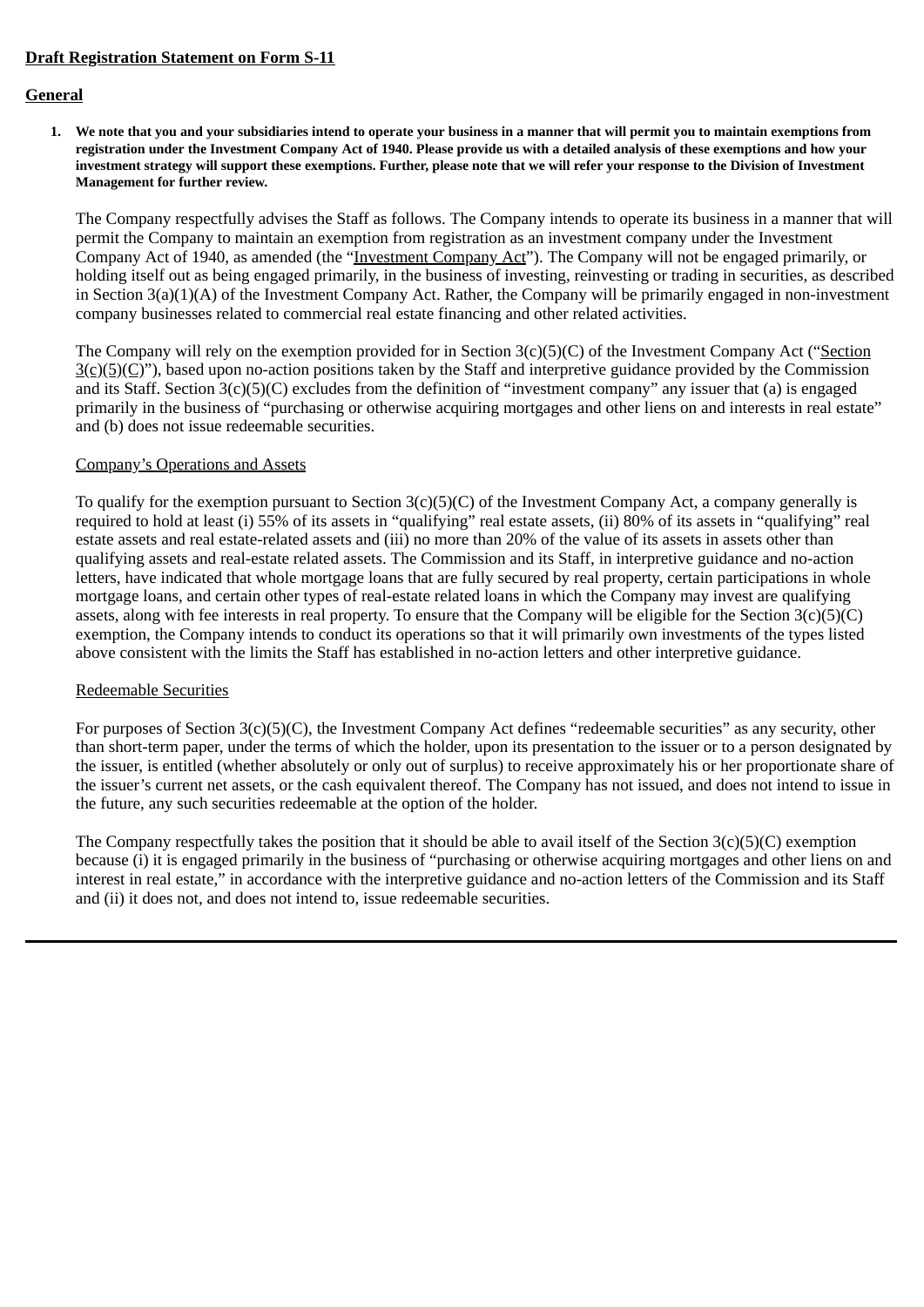2. We note that you intend to operate in a manner that will allow you to qualify as a real estate investment trust. You state on page 59 that you intend to use the net proceeds from the offering to acquire your target assets in a manner consistent with your investment strategy. It does not appear that you have identified any mortgage-related assets to acquire with a significant portion of the net proceeds of the offering. As a result, your offering appears to constitute a "blind pool" offering. Accordingly, please tell us how you considered the applicability of Industry Guide 5, or revise to provide the disclosure required by Industry Guide 5. See Securities Act Release 33-6900 **(June 17, 1991), Industry Guide 5 and CF Disclosure Guidance: Topic No. 6 for guidance.**

While Industry Guide 5 by its terms applies to real estate limited partnerships, the Company acknowledges that Securities Act Release 33-6900 provides that the requirements of Industry Guide 5 "should be considered, as appropriate, in the preparation of registration statements for real estate investment trusts." The Company also understands that the Commission and its Staff have in practice extended the application of Industry Guide 5 to a registration statement for an initial public offering by a real estate investment trust *that has no operating history* if the registration statement *does not specify the use of at least 75% of the expected proceeds of the offering*, which is otherwise known as a "blind pool" offering, since prospective investors will not for the most part know which assets will be acquired by the registrant.

The Company does not believe that it is registering as a "blind pool" offering and respectfully submits that Industry Guide 5 disclosure is not necessary or appropriate for its offering because (i) the Company currently has a meaningful existing portfolio consisting of the same types of assets that it intends to invest in with the offering proceeds, and (ii) the types of assets in which the Company will invest the offering proceeds will have been sufficiently identified and described at the time the Company request effectiveness of the registration statement.

The Company has included in the Revised Registration Statement updated portfolio information. As indicated in the Revised Registration Statement, the Company has a sizeable existing loan portfolio and investment pipeline. The disclosure in the "Use of Proceeds" section on page 64 has been revised to indicate that the Company intends to use more than 75% of the net proceeds of the offering to (i) fund loans related to unfunded loan commitments to existing borrowers and (ii) originate and participate in commercial loans to companies operating in the cannabis industry that are consistent with its investment strategy and therefore of the same type of assets that currently comprise its existing loan portfolio. The Company has further revised such disclosure to provide summarized and aggregated metrics regarding the anticipated loans currently in its investment pipeline that it expects to fund with the net proceeds of the offering. This information includes, among other things, an overview of the following characteristics of the anticipated loan portfolio: (i) weighted average OID range, (ii) weighted average cash interest rate range, (iii) weighted average PIK interest rate range, (iv) weighted average unused loan fee range, (v) weighted average YTM IRR range and (vi) real estate collateral coverage range. Although, other than the anticipated loans related to the unfunded loan commitments to existing borrowers, the Company has not entered into binding definitive commitments for the loans in its anticipated loan portfolio, the Company has executed non-binding term sheets in connection with such loans and has entered into a period of exclusivity (ranging from 45 to 60 days) with respect to the negotiation of such loans, with two of the three prospective borrowers paying expense deposits to cover the direct costs of the Company's due diligence and underwriting process. While no assurance can be given that any of the anticipated loans will close on the anticipated terms or at all, the Company believes that an investor in the offering will have available to it sufficient information at the time it makes an investment decision about the Company's existing loan portfolio and the types of investments the Company intends to make such that the investor will not be exposed to the risks associated with an investment in a "blind pool" offering.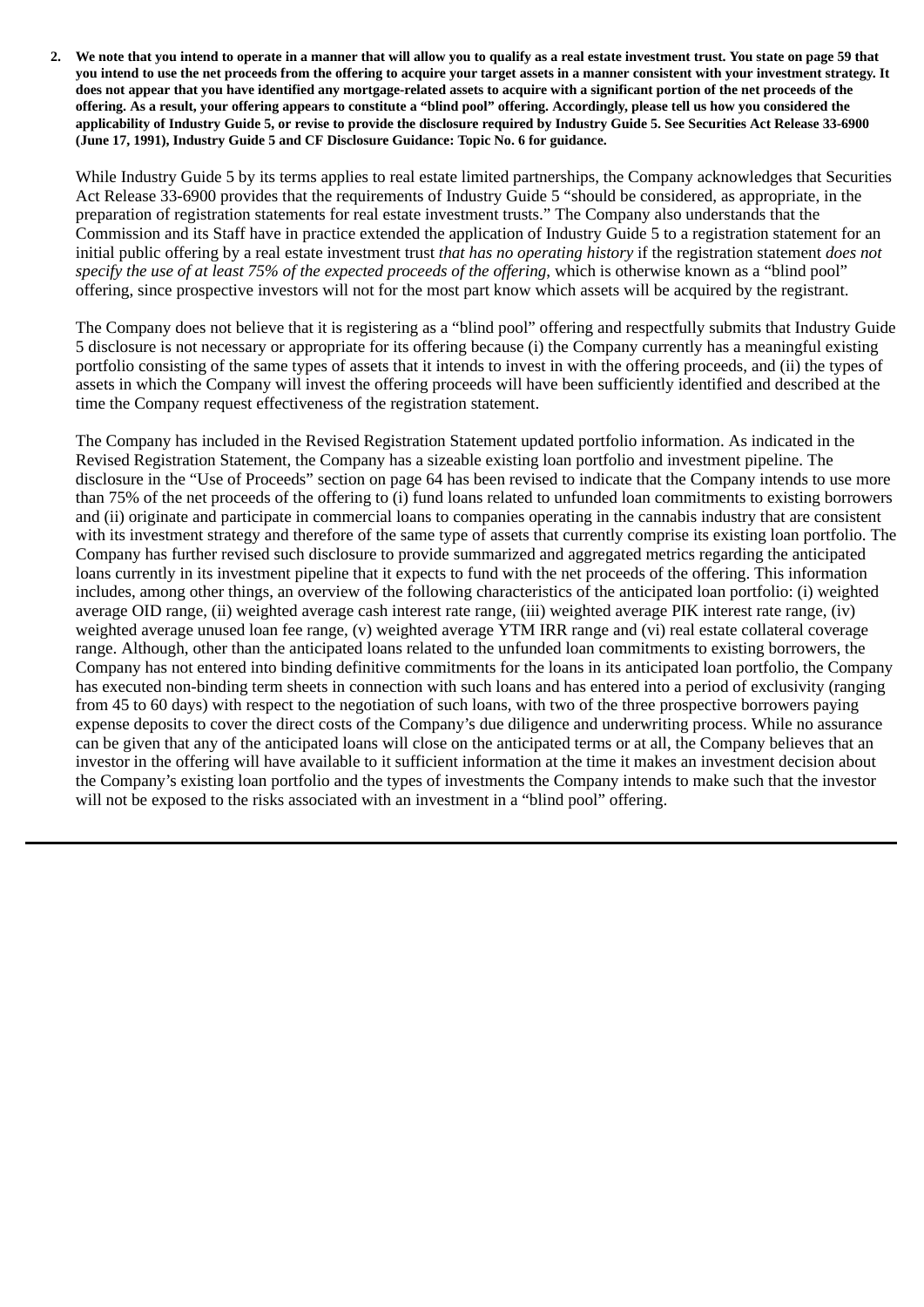We intend to use the net proceeds received from this offering (i) to repay any borrowings that are outstanding under our Revolving Credit Facility at consummation of this offering, if any, (ii) to fund loans related to unfunded commitments to existing borrowers, Public Company C, Private Company A, Private Company B and Private Company C, in an aggregate principal amount of approximately \$19.8 million, (iii) to originate and participate in commercial loans to companies operating in the cannabis industry that are consistent with our investment strategy and (iv) for working capital and other general corporate purposes. We expect that more than 75% of our net proceeds received from this offering will be used as specified in clauses (ii) and (iii) of the foregoing sentence to complete funding of loans with the following anticipated characteristics:

#### **Loans Expected to Be Funded with Net Proceeds (1)**

| No. of Loans                                            |                         |
|---------------------------------------------------------|-------------------------|
| <b>Expected Aggregate Principal Amount</b>              | \$80.0 - \$90.0 million |
| Wtd. Average OID Range                                  | $2.0\% - 6.0\%$         |
| Wtd. Average Cash Interest Rate Range                   | $12.0\% - 14.0\%$       |
| Wtd. Average PIK Interest Range                         | $2.0\% - 4.0\%$         |
| Percentage of Loans with Floating Rate Interest Range   | 75.0% - 100.0%          |
| Percentage of Loans with Amortization During Term Range | $90.0\% - 100.0\%$      |
| Percentage of Loans with Prepayment Penalty Range       | 75.0% - 100.0%          |
| Wtd. Average Unused Loan Fee Range                      | $1.0\% - 5.0\%$         |
| Wtd. Average YTM IRR Range                              | $17.0\% - 25.0\%$       |
| Real Estate Collateral Coverage Range                   | $1.00x - 2.08x$         |

(1) The above table provides a summary of various unfunded commitments and non-binding term sheets relating to current financing arrangements we intend to fund utilizing proceeds from this offering, subject to the closing of the loans subject to term sheets. Other than the unfunded commitments to existing borrowers, Public Company C, Private<br>Company A, Private Company B and Private Company commitments relating to these loans. As of December 26, 2020, we have executed non-binding term sheets in connection with three loans representing approximately \$62.7 million of anticipated loan commitments and have each entered into a period of exclusivity (ranging from 45 to 60 days) with respect to such proposed loans with two of the three<br>prospective borrowers paying us expense deposits to and negotiating definitive loan documents for each of these three potential loan investments. However, these three potential loans remain subject to satisfactory completion of our<br>underwriting and due diligence processes, commercial loans to companies operating in the cannabis industry that are consistent with our investment strategy, which we would expect to have similar characteristics as the terms reflected in this table.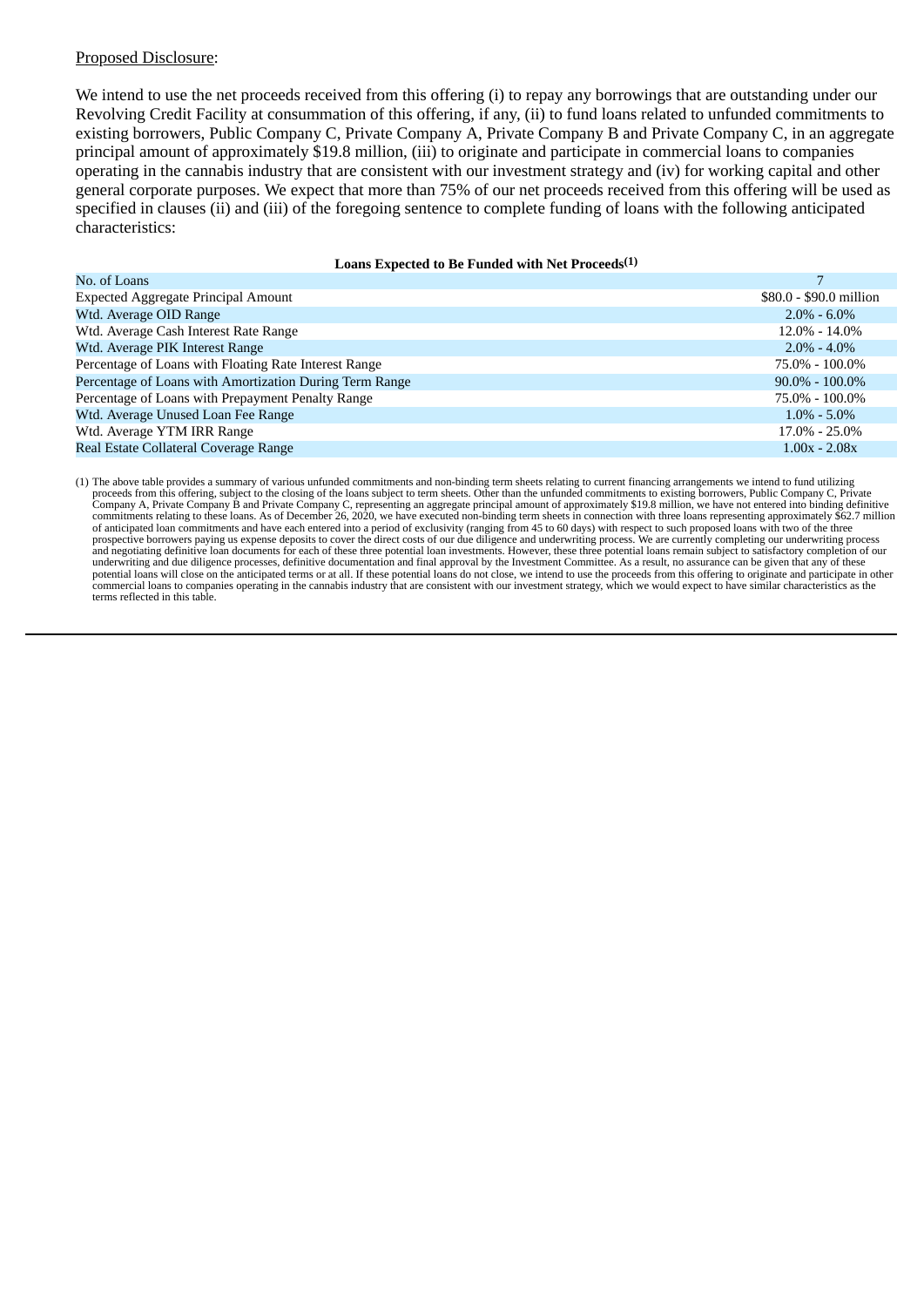#### **Cover Page**

3. Please add a summary risk factor to disclose if true, that there is no limit on the amount of leverage you may incur, and also that you may pay distributions from offering proceeds, borrowings, or the sale of assets to the extent distributions exceed earnings or cash flows from **operations.**

The Company has revised its disclosure on the cover page and in the "Risk Factors" section on pages 40 and 59 of the Revised Registration Statement in response to the Staff's comment.

### Proposed Disclosure:

### *Cover Page*

- We may incur significant debt, and our governing documents and current credit facility contain no limit on the amount of debt we may incur.
- We may in the future pay distributions from sources other than our cash flow from operations, including borrowings, offering proceeds or the sale of assets, which means we will have less funds available for investments or less income-producing assets and your overall return may be reduced.

#### *Risk Factors*

### *We may incur significant debt, which may subject us to restrictive covenants and increased risk of loss and may reduce cash available for distributions to our stockholders, and our governing documents and current credit facility contain no limit on the amount of debt we may incur.*

Subject to market conditions and availability, we may incur significant debt through bank credit facilities (including term loans and revolving facilities), public and private debt issuances and derivative instruments, in addition to transaction or asset specific funding arrangements. The percentage of leverage we employ will vary depending on our available capital, our ability to obtain and access financing arrangements with lenders, debt restrictions contained in those financing arrangements and the lenders' and rating agencies' estimate of the stability of our loan portfolio's cash flow. Our governing documents and our current credit facility contain no limit on the amount of debt we may incur, and we may significantly increase the amount of leverage we utilize at any time without approval of our stockholders. Leverage can enhance our potential returns but can also exacerbate our losses. Incurring substantial debt could subject us to many risks that, if realized, would materially and adversely affect us, including, but not limited to, the risks that:

- our cash flow from operations may be insufficient to make required payments of principal of and interest on the debt we incur or we may fail to comply with all of the other covenants contained in such debt, which is likely to result in (i) acceleration of such debt (and any other debt containing a cross-default or cross-acceleration provision) that we may be unable to repay from internal funds or to refinance on favorable terms, or at all, (ii) our inability to borrow unused amounts under our financing arrangements, even if we are current in payments on borrowings under those arrangements, and/or (iii) the loss of some or all of our assets to foreclosure or sale;
- we may be unable to borrow additional funds as needed or on favorable terms, or at all;
- to the extent we borrow debt that bears interest at variable rates, increases in interest rates could materially increase our interest expense;
- our default under any loan with cross-default provisions could result in a default on other indebtedness;
- incurring debt may increase our vulnerability to adverse economic and industry conditions with no assurance that loan yields will increase with higher financing costs;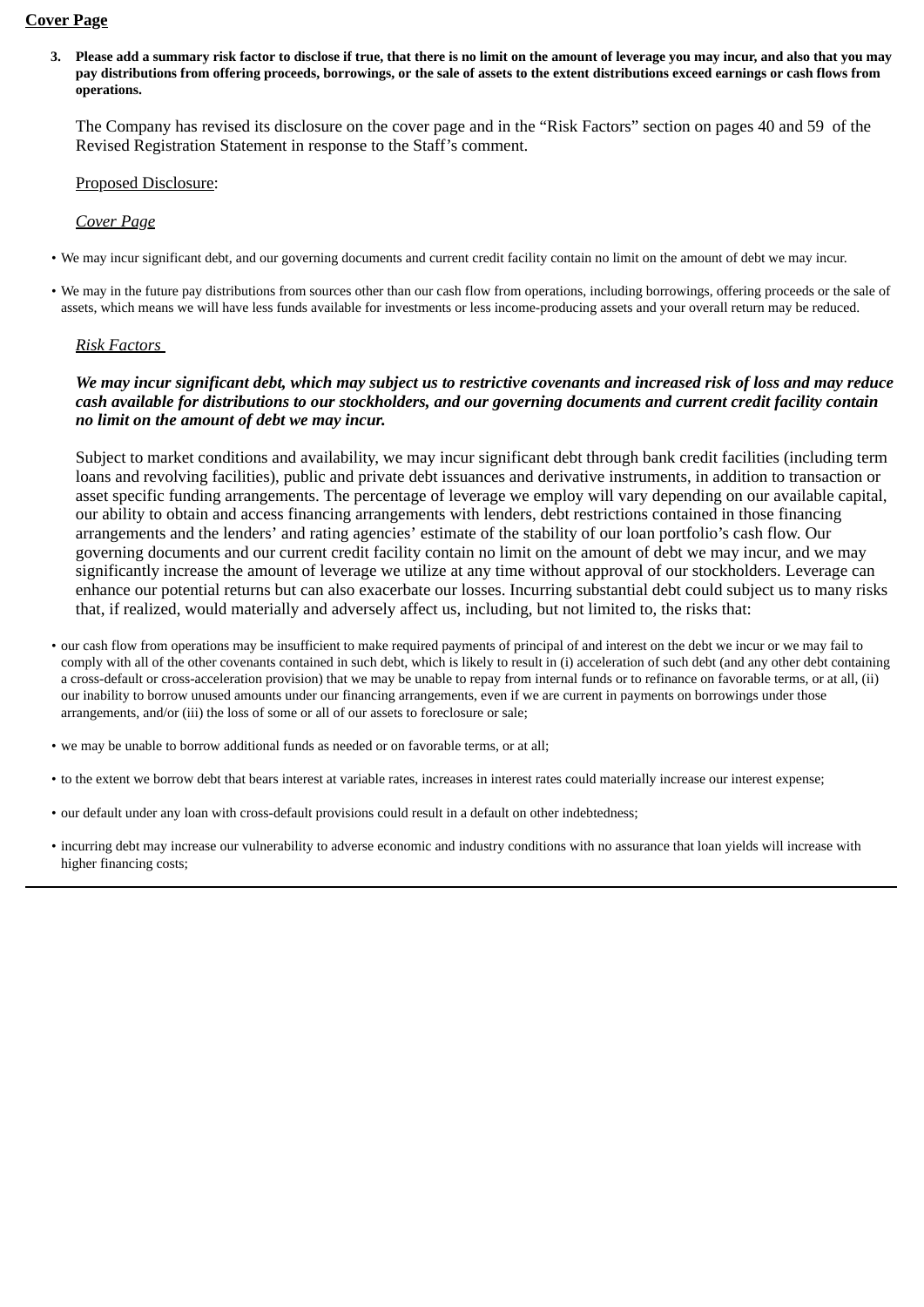- we may be required to dedicate a substantial portion of our cash flow from operations to payments on the debt we may incur, thereby reducing funds available for operations, future business opportunities, stockholder distributions, including distributions currently contemplated or necessary to satisfy the requirements for REIT qualification, or other purposes; and
- we are not able to refinance debt that matures prior to the loan it was used to finance on favorable terms, or at all.

There can be no assurance that a leveraging strategy will be successful. If any one of these events were to occur, our financial condition, results of operations, cash flow, and our ability to make distributions to our stockholders could be materially and adversely affected.

## $[...]$

### *We may in the future pay distributions from sources other than our cash flow from operations, including borrowings, offering proceeds or the sale of assets, which means we will have less funds available for investments or less incomeproducing assets and your overall return may be reduced.*

We may in the future pay distributions from sources other than from our cash flow from operations. We intend to fund the payment of regular distributions to our stockholders entirely from cash flow from our operations. However, we may from time to time not generate sufficient cash flow from operations to fully fund distributions to stockholders. Therefore, if we choose to pay a distribution, we may choose to use cash flows from financing activities, including borrowings (including borrowings secured by our assets) and net proceeds of this or a prior offering, from the sale of assets or from other sources to fund distributions to our stockholders. To the extent that we fund distributions from sources other than cash flows from operations, including borrowings, offering proceeds or proceeds from asset sales, the value of your investment will decline, and such distributions may constitute a return of capital and we may have fewer funds available for the funding of loans or less income-producing assets and your overall return may be reduced. Further, to the extent distributions exceed our earnings and profits, a stockholder's basis in our stock will be reduced and, to the extent distributions exceed a stockholder's basis, the stockholder will be required to recognize capital gain.

#### **Prospectus Summary**

#### **Overview, page 1**

4. We note your disclosure on page 70 that, in addition to originating loans, you may acquire loans. Additionally, we note your statement on page 25 that your borrowers may incur debt obligations that are senior to your position. Please revise your disclosure to discuss these **aspects of your business.**

The Company respectfully informs the Staff that other than its initial portfolio of loans, it has not and does not currently acquire loans or allow its borrowers under its existing credit agreements to incur debt obligations that rank equally with, or senior to, the Company's loans. The Company has revised its disclosure in the "Management's Discussion and Analysis of Financial Condition and Results of Operations" section on pages 76 and 77 of the Revised Registration Statement to clarify that it does not currently acquire loans but that it may do so in the future. Additionally, the Company has revised its disclosure in the "Risk Factors" section on page 29 of the Revised Registration Statement to clarify that all of the Company's borrowers under existing credit agreements are currently restricted from incurring any debt that ranks equally with, or senior to, the Company's loans; however, the Company may in the future enter into credit agreements that do not contain such restrictions.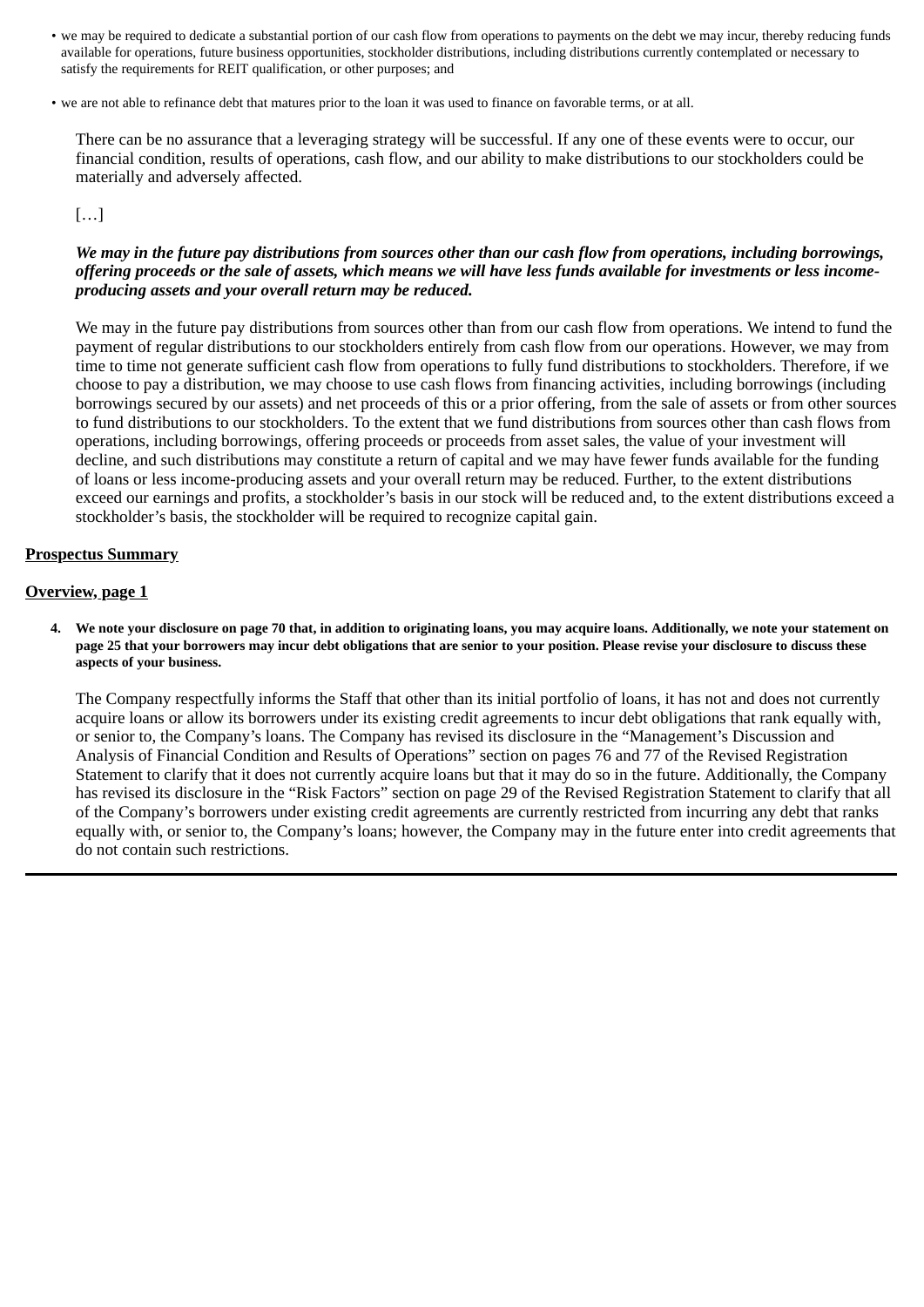## *Management's Discussion and Analysis of Financial Condition and Results of Operations*

We originate and may in the future acquire floating-rate assets.

 $[...]$ 

We may fund a portion of our origination of loans, or of loans that we may in the future acquire, with borrowings that are based on LIBOR, while the interest rates on these assets may be fixed or indexed to LIBOR or another index rate.

# […]

We are subject to varying degrees of credit risk in connection with our loans and interest receivable. Our Manager seeks to mitigate this risk by seeking to originate loans, and may in the future acquire loans, of higher quality at appropriate prices given anticipated and unanticipated losses, by employing a comprehensive review and selection process and by proactively monitoring originated and acquired loans.

# $[...]$

Other than the acquisition of our initial portfolio of loans, we have originated all of our loans and intend to continue to originate our loans, but we may in the future also acquire loans from time to time. Our Investment Guidelines are not subject to any limits or proportions with respect to the mix of target investments that we make or that we may in the future acquire other than as necessary to maintain our exemption from registration under the Investment Company Act and our qualification as a REIT.

## *Risk Factors*

## *We may in the future enter into credit agreements with borrowers that may permit them to incur debt that ranks equally with, or senior to, the loans we extend to such companies under such credit agreements.*

As of December 26, 2020, all of our borrowers are restricted from incurring any debt that ranks equally with, or senior to, our loans. Although our intended investment strategy is to construct a portfolio of loans secured with first priority liens on certain assets of our borrowers, we may in the future enter into credit agreements that rank equally with, or are subordinated to, other debt of our borrowers or that otherwise permit our borrowers to incur other debt that ranks equally with, or senior to, our loans under such credit agreements. In such case, such instruments may, by their terms, provide that the holders of such other debt are entitled to receive payment of interest or principal on or before the dates on which we are entitled to receive payments in respect of our loans. These instruments may prohibit borrowers from paying interest on or repaying our loans in the event and during the continuance of a default under such instrument or upon the occurrence of other specified events. In certain cases, we may, and may continue to, obtain unsecured guarantees from the parent entities of our borrowers in addition to the collateral provided by such borrowers and such guarantees may be effectively subordinated to any secured debt of such parent entities. Also, in the event of insolvency, liquidation, dissolution, reorganization or bankruptcy of a borrower, holders of securities ranking senior to our loan to that borrower, if any, typically are entitled to receive payment in full before we can receive any distribution in respect of our loan. After repaying such holders, the borrower may not have any remaining assets to use for repaying its obligation to us. In the case of securities or other debt ranking equally with our loans, we would have to share on an equal basis any distributions with other security holders in the event of an insolvency, liquidation, dissolution, reorganization or bankruptcy of the relevant borrower.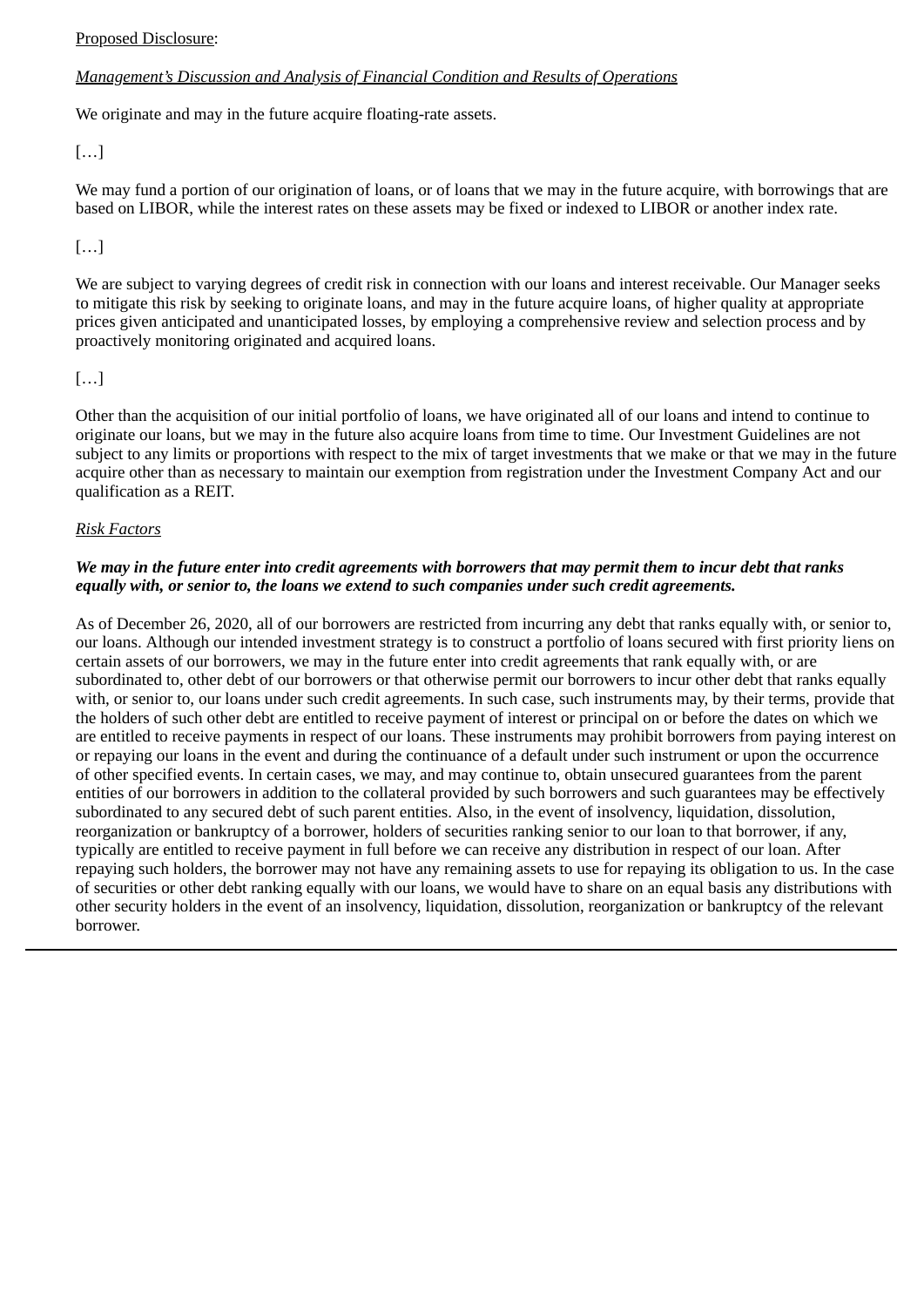#### **Our Portfolio, page 4**

5. For each entity that you have loaned money to, please tell us what consideration you gave to disclosing the names of the entities and the states in which they operate, to the extent the information has been omitted. Additionally, to the extent an entity has an associated PIK interest payment to make, please explain how they intend to pay this interest "in kind." Please ensure that you define all acronyms where you first use them, such as IRR and YTM. For loans made for the purposes of construction, please clearly identify those loans and **disclose the anticipated completion date(s).**

### Disclosure Regarding the Company's Borrowers

The Company respectfully informs the Staff that it is subject to certain non-disclosure obligations that prohibit the Company from disclosing the terms of its transactions as they relate to specific borrowers. The Company notes that it previously included in its Draft Registration Statement summary information of the operations of each of its borrowers, including the states in which they operate, and has continued to do so in the Revised Registration Statement on pages 5 to 6 and 104 to 105. Because the industry in which the borrowers of the Company operate is highly competitive and the Company expends significant effort in the diligence and selection of its borrowers, the Company believes that disclosing the names of its borrowers would be competitively harmful to its business and such disclosure would be immaterial to investors relative to the operational information already provided in the Revised Registration Statement regarding each of the Company's borrowers.

#### "PIK" Interest

The Company respectfully informs the Staff that any "PIK" interest under its credit agreements with its borrowers is paid in kind by capitalizing the applicable interest amount and adding it to the outstanding principal balance of the applicable loan. The Company has revised its disclosure on page 4 of the Revised Registration Statement in response to the Staff's comment.

#### Proposed Disclosure:

The YTM IRR on our loans is comprised of (i) OID, (ii) cash interest, (iii) payment-in-kind ("PIK") interest, which is capitalized and added to the outstanding principal balance of the applicable loan, (iv) amortization, (v) unused fees, (vi) prepayment premiums, (vii) make-whole premiums, (viii) late fees, (ix) arranger fees and (x) the right (each an "Assigned Right") to acquire warrants and/or equity of the borrower as part of the consideration for us to provide a loan to such borrower, which we promptly sell.

### **Acronyms**

The Company acknowledges the Staff's comment and has revised its definitions of acronyms in the Revised Registration Statement accordingly.

#### Construction Loans

The Company has revised its disclosure in the footnotes to its "Collateral Overview" table on pages 6 and 105 of the Revised Registration Statement in response to the Staff's comment.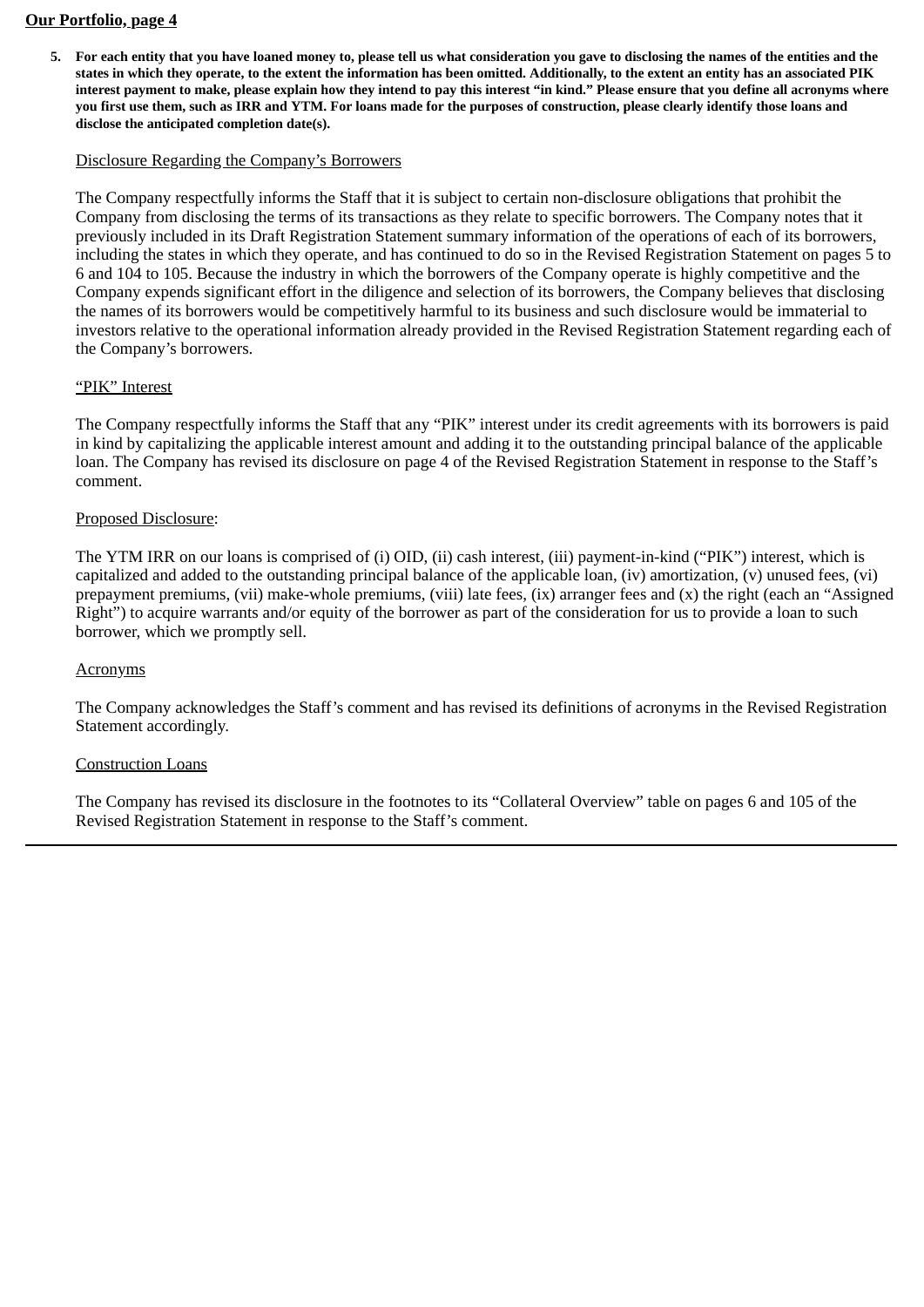|                                             |            |                            |                                        | <b>Real Estate</b>                  |                                                  |                                                       |                                                        |                                                    |                                                        |
|---------------------------------------------|------------|----------------------------|----------------------------------------|-------------------------------------|--------------------------------------------------|-------------------------------------------------------|--------------------------------------------------------|----------------------------------------------------|--------------------------------------------------------|
| <b>Borrower</b>                             | Date       | Our<br>Total<br>Commitment | Percentage<br>of<br>Total<br>Portfolio | Total<br>Funded<br>Debt<br>Issuance | Our<br>Percentage<br>of the<br><b>Total Loan</b> | <b>Estimated</b><br>Real<br><b>Estate</b><br>Value(1) | Real<br><b>Estate</b><br><b>Collateral</b><br>Coverage | <b>Implied Real</b><br><b>Estate</b><br>Collateral | Our<br>Real<br><b>Estate</b><br>Collateral<br>Coverage |
| Public Co. A - Real Estate<br>Lean(2)       | 7/3/2019   | \$2,940,000                | 2.6%                                   | \$30,000,000                        | 9.8%                                             | \$107,000,000                                         | 3.57x                                                  | \$10,486,000                                       | 3.57x                                                  |
| Public Co. A - Equipment<br>Loan            | 8/5/2019   | \$4,000,000                | 3.5%                                   | \$20,000,000                        | 20.0%                                            |                                                       |                                                        |                                                    |                                                        |
| Public Co. B(3)<br>Subsidiary of Public Co. | 1/31/2020  | \$5,000,000                | 4.4%                                   | \$20,000,000                        | 25.0%                                            | \$53,100,000                                          | 2.66x                                                  | \$13,275,000                                       | 2.66x                                                  |
| C(4)                                        | 2/12/2020  | \$15,000,000               | 13.3%                                  | \$15,000,000                        | 100.0%                                           | \$31,178,600                                          | 2.08x                                                  | \$31,178,600                                       | 2.08x                                                  |
| Private Co. A(5)                            | 5/8/2020   | \$34,000,000               | 30.1%                                  | \$42,500,000                        | 80.0%                                            | \$51,384,281                                          | 1.21x                                                  | \$41,107,425                                       | 1.21x                                                  |
| Private Co. B(6)                            | 9/10/2020  | \$8,000,000                | 7.1%                                   | \$8,000,000                         | 100.0%                                           | \$14,556,107                                          | 1.82x                                                  | \$14,556,107                                       | 1.82x                                                  |
| Private Co. C(7)                            | 11/5/2020  | \$22,000,000               | 19.5%                                  | \$22,000,000                        | 100.0%                                           | \$23,733,032                                          | 1.08x                                                  | \$23,733,032                                       | 1.08x                                                  |
| Subsidiary of Public Co.<br>D(8)            | 12/18/2020 | \$10,000,000               | 8.9%                                   | \$120,000,000                       | 8.3%                                             | \$26,058,332                                          | 0.22x                                                  | \$2,171,528                                        | 0.22x                                                  |
| Private Co. D(9)                            | 12/23/2020 | \$12,000,000               | 10.6%                                  | \$12,000,000                        | 100.0%                                           | \$7,500,000                                           | 0.63x                                                  | \$7,500,000                                        | 0.63x                                                  |
|                                             |            | \$112,940,000              | 100.0%                                 | \$289,500,000                       | 39.0%                                            | \$314,510,351                                         | 1.09x                                                  | \$144,007,691                                      | 1.28x                                                  |

(1) To the extent the applicable loan is intended to fund any acquisitions and/or construction, the applicable figure includes expected total basis on such future construction and/or

acquisitions plus appraised value. (2) Public Company A real estate is based on cost basis. (3) Public Company B real estate is based on cost basis.

(4) Subsidiary of Public Company C real estate is based on an existing cultivation property and the completed and stabilized value of a to-be-built facility. The anticipated completion<br>date for the to-be-built facility is

converted for cannabis cultivation purposes. The conversion is anticipated to be completed in February 2021.<br>(6) Private Company B real estate is based on the expected total cost basis of a to-be-built facility, as complet

2021.<br>
(7) Private Company C real estate is based on the cost basis of two facilities, including the capital expenditures for one facility that is being converted for cannabis cultivation<br>
purposes. The construction of the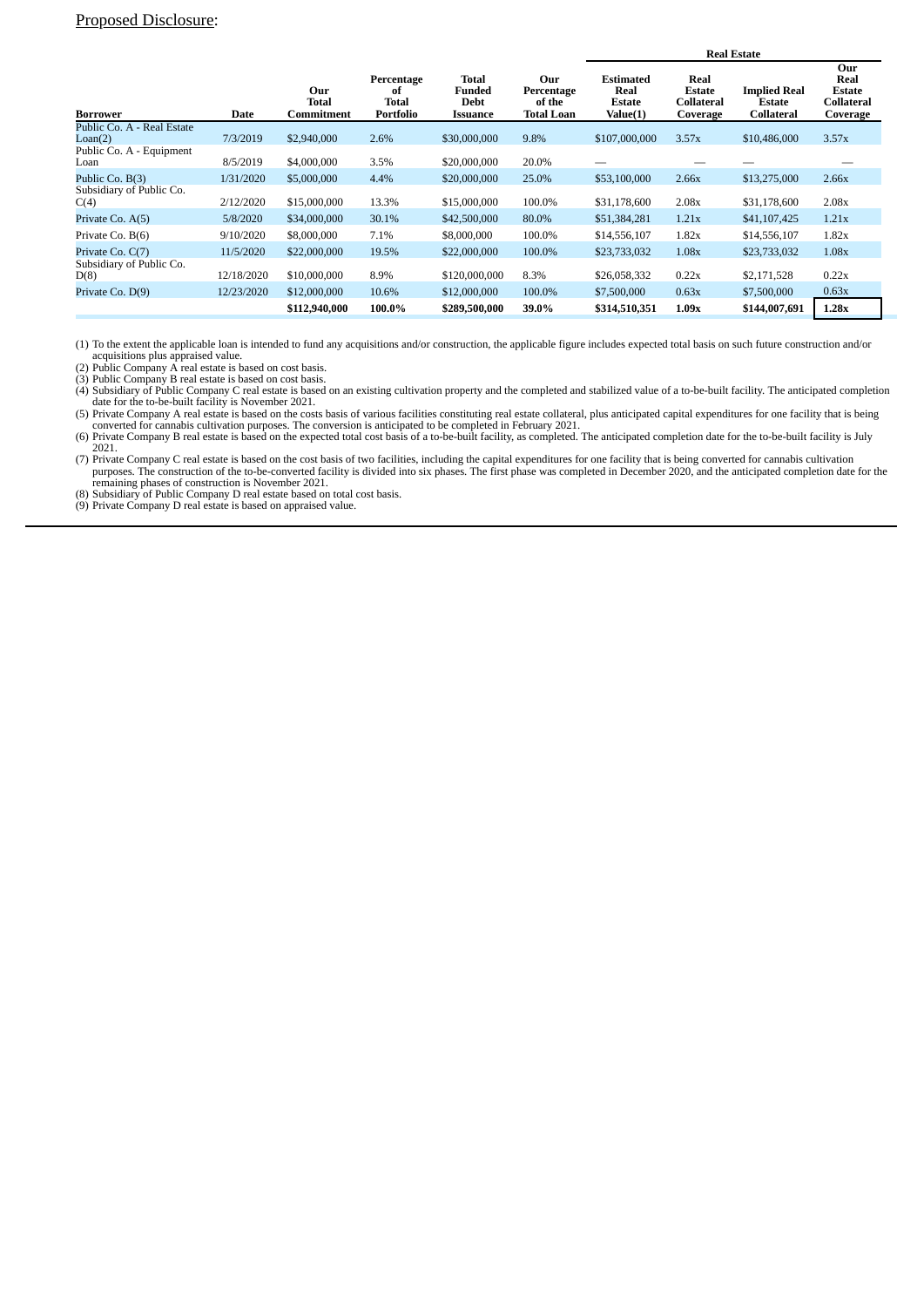#### **Our Growth Strategy, page 9**

6. We note that you have retained Murray Devine as your independent third-party valuation firm. Please file the consent for this firm. Please refer to Section 7(a) and Rule 436 of the Securities Act. Additionally, we note on page 12 that you refer to a third-party valuation firm that is not identified. Please tell us what consideration you have given to identifying the third party expert and filing its consent.

The Company respectfully informs the Staff that its Board of Directors (the "Board"), with the assistance of its Audit and Valuation Committee, determines the fair value of the Company's assets that are not publicly traded or for which current market values are not readily available based on numerous subjective and objective factors, including the input of Murray, Devine & Co., Inc. ("Murray Devine"). While Murray Devine is an independent valuation firm that is engaged by the Company to provide input on the valuation of such assets and assists the Board in its valuation determinations, Murray Devine's input is only one of the numerous factors that the Board considers. All valuations of the Company's assets that are included or incorporated in the Revised Registration Statement are valuations that were determined by the Company and not Murray Devine. The Company notes that Compliance and Disclosure Interpretation 141.02 provides that the Company is required to satisfy the consent requirement in Section 7(a) of the Securities Act of 1933, as amended (the "Securities Act"), when an expert has "expertised" disclosure for purposes of Securities Act Section 11(a). The Company respectfully submits that Murray Devine has not expertised disclosure in the Revised Registration Statement and therefore Murray Devine is not required to be identified or provide its consent. The Company has revised its disclosure throughout the Revised Registration Statement to clarify Murray Devine's role in the Company's valuation process and to remove all references to Murray Devine by name. For example, please see the revised disclosure in the "Management's Discussion and Analysis of Financial Condition and Results of Operations" section on page 75 of the Revised Registration Statement

## Example of Proposed Disclosure:

We use an independent third-party valuation firm to provide input in the valuation of all of our unquoted investments, which we consider along with other various subjective and objective factors in making our evaluations.

# **COVID-19, page 12**

7. We note your disclosure that the entities to which you have made loans were considered essential. Please disclose clearly whether Covid-19 has impacted the ability of any of your borrowers to repay their loans in a timely fashion, and if any have not been able to make timely payments, to the extent material, please quantify the amount they are in arrears and disclose whether you have granted any concessions.

The Company has revised its disclosure on pages 15 and 82 of the Revised Registration Statement in response to the Staff's comment to clarify that COVID-19 has not impacted the ability of the Company's borrowers to repay loans in a timely fashion and the Company has not made any concession on any payments due.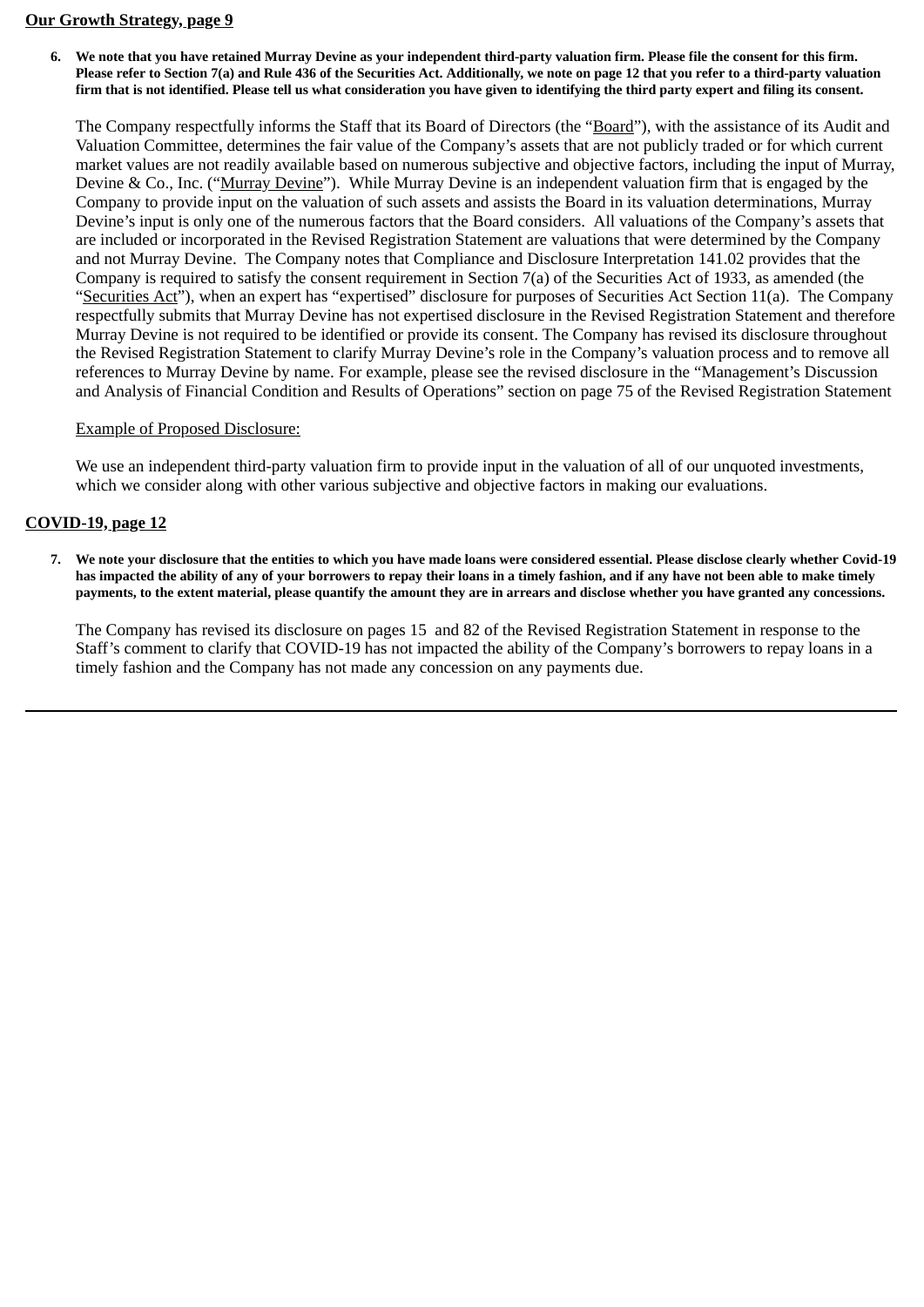Consequently, the impact of the COVID-19 pandemic and the related regulatory and private sector response on our financial and operating results for the period ended September 30, 2020 was somewhat mitigated as all of our borrowers were permitted to continue to operate during this pandemic and, as of December 26, 2020, we have not experienced any payment default by our borrowers nor have we made any concessions on any payments due.

### **Use of Proceeds, page 59**

8. We note your disclosure that you intend to use proceeds from this offering to repay the Revolving Credit Facility. However, your disclosure on page 2 and elsewhere indicates that there are no borrowings outstanding as of November 15, 2020. Please update your **disclosure as appropriate to address this discrepancy.**

The Company has revised its disclosure on pages 19 and 64 of the Revised Registration Statement in response to the Staff's comment to clarify that although the Company does not current have any borrowings outstanding under its Revolving Credit Facility, it intends to use a portion of its net proceeds from the offering to repay any borrowing that may be outstanding under its Revolving Credit Facility at consummation of the offering.

### Proposed Disclosure:

We intend to use the net proceeds received from this offering (i) to repay any borrowings that are outstanding under our Revolving Credit Facility at consummation of this offering, if any, (ii) to fund loans related to unfunded commitments to existing borrowers, Public Company C, Private Company A, Private Company B and Private Company C, in an aggregate principal amount of approximately \$19.8 million, (iii) to originate and participate in commercial loans to companies operating in the cannabis industry that are consistent with our investment strategy and (iv) for working capital and other general corporate purposes.

Certain of our affiliates are Lenders under the Revolving Credit Agreement governing our Revolving Credit Facility and, in such capacity, such affiliates will receive the net proceeds from this offering to the extent any borrowings are outstanding under the Revolving Credit Agreement at consummation of this offering and such net proceeds are used to repay such borrowings. As of December 26, 2020, we did not have any borrowings outstanding under our Revolving Credit Facility.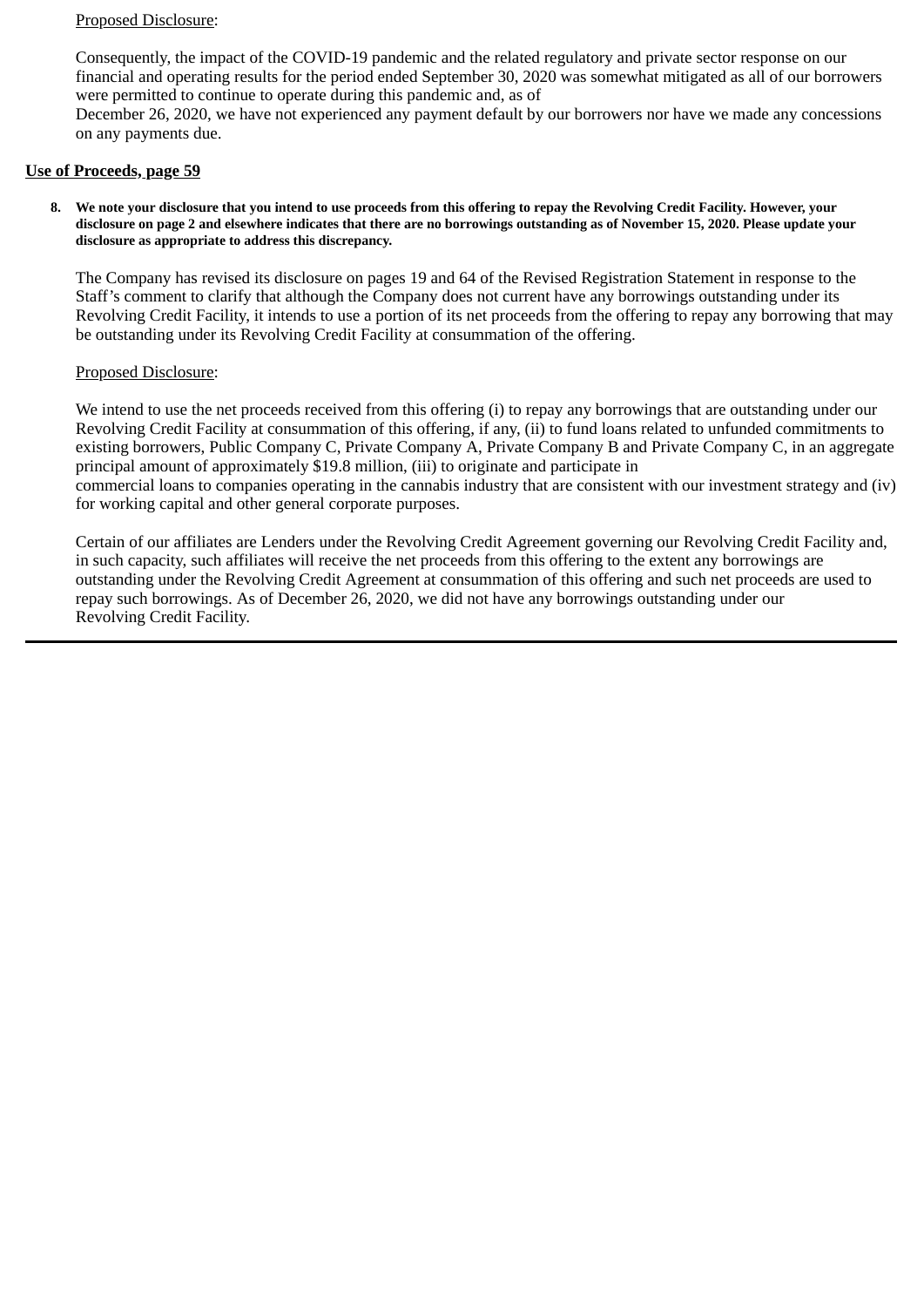#### **Dilution, page 62**

9. Please revise your table on page 62 to show the increase in net tangible book value that results from the pro forma transactions separately **from the increase attributable to this offering.**

The Company has revised its disclosure in the "Dilution" section on page 69 of the Revised Registration Statement in response to the Staff's comment.

#### Proposed Disclosure:

The following table illustrates this dilution on a per share basis to new investors.

| Assumed initial public offering price per share of our common stock                                                                                        |    |                |
|------------------------------------------------------------------------------------------------------------------------------------------------------------|----|----------------|
| Historical net tangible book value per share of our common stock as of September 30, 2020 (on a post-split<br>basis)                                       |    | 15.04          |
| Increase in net tangible book value per share of our common stock attributable to the pro forma transactions                                               | S  | 0.05<br>$\sim$ |
| Increase in net tangible book value per share of our common stock attributable to this offering                                                            | \$ |                |
| Pro forma as adjusted net tangible book value per share of our common stock, as adjusted to give effect to the<br>pro forma transactions and this offering |    |                |
| Dilution per share to new investors participating in this offering (1)                                                                                     |    |                |

(1) Dilution is determined by subtracting the pro forma as adjusted net tangible book value per share from the assumed initial public offering price paid by a new investor for a share of our common stock.

#### **Our Manager and our Management Agreement**

#### **Termination for Cause, page 110**

10. We note your disclosure that you may terminate your manager for cause upon 30 days prior written notice and we further note clause (v) in the first paragraph in this section. Please add risk factor disclosure that your manager will remain on for 30 days even if it commits **fraud or engages in other criminal activities.**

The Company has revised its disclosure in the "Risk Factors" section on page 50 of the Revised Registration Statement in response to the Staff's comment to include risk factor disclosure that the Company is required to continue to retain and pay its Manager for the 30-day period after notice of a for-cause termination, including in the event of our Manager's fraud, misappropriation of funds, embezzlement or bad faith, willful misconduct, gross negligence or reckless disregard in the performance of its duties.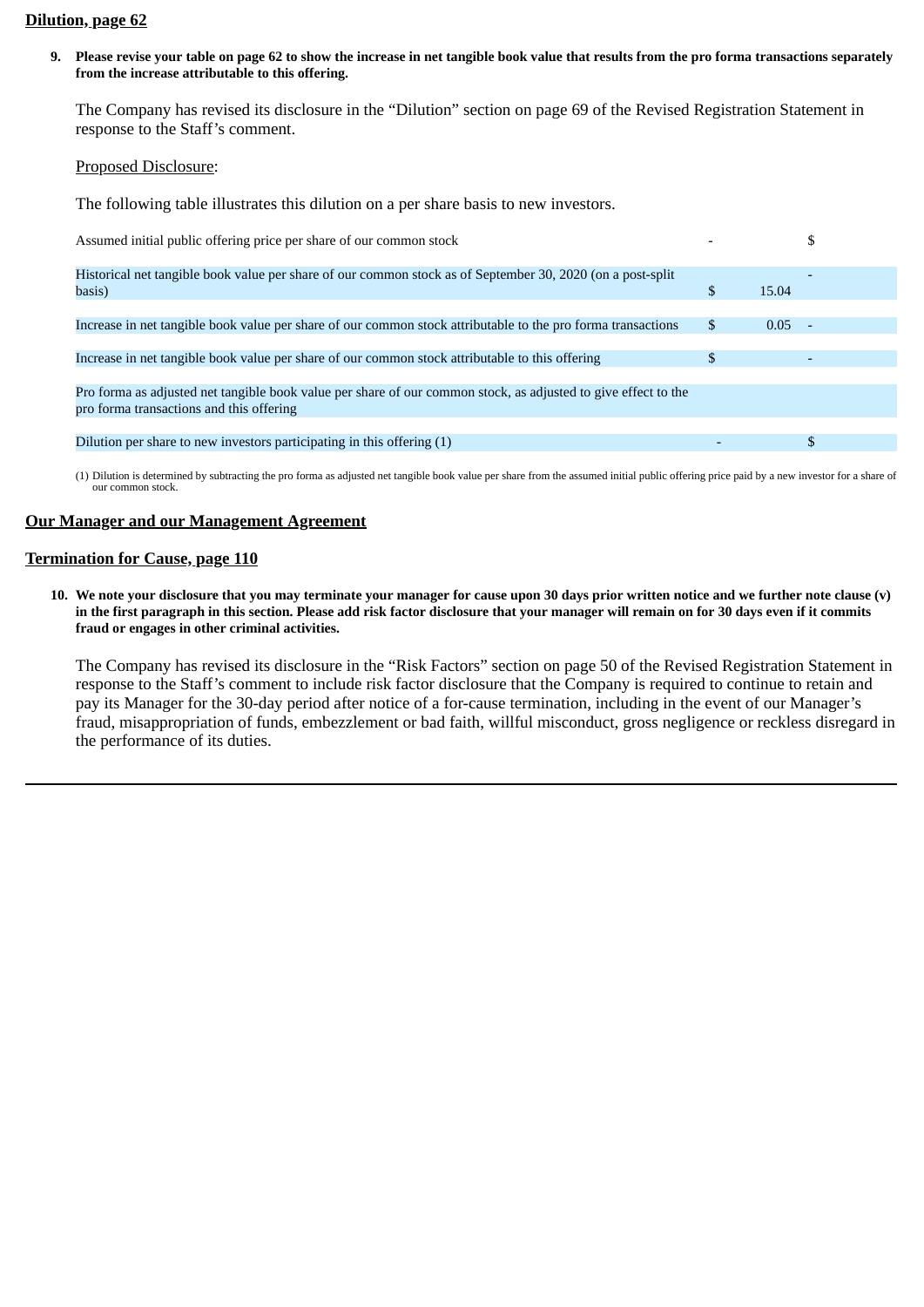## *Even if we terminate our Management Agreement for cause, we may be required to continue to retain our Manager for 30 days following the occurrence of events giving rise to a for-cause termination.*

While we have the right to terminate our Management Agreement for cause without paying a Termination Fee, we must provide 30 days' notice to our Manager in advance of any such termination, including in the event of our Manager's fraud, misappropriation of funds, embezzlement or bad faith, willful misconduct, gross negligence or reckless disregard in the performance of its duties. As a result, we would be forced to continue to pay our Manager

during such 30-day period and we may not be able to find a suitable replacement for our Manager during this period or, if we were able to find a suitable replacement, we may be required to compensate the new manager while continuing to pay our terminated Manager during this 30-day period, unless our Manager waives the notice requirement. This could have an adverse effect on our business and operations, which could adversely affect our operating results and our ability to make distributions to our stockholders. See "Our Manager and our Management Agreement—Management—Termination for Cause" for additional information regarding a for-cause termination of our Management Agreement.

### **Management Compensation, page 114**

11. Please provide a summary compensation table. In the table, please ensure that you disclose all fees to be paid to your manager, including, but not limited to, the syndication fee, structuring fee, diligence fee, monitoring fee, and agency fee. Additionally, please explain the services that the manager will provide in order to receive these fees and how these services are distinct from the services covered under **the management fee.**

The Company has revised its disclosure in the "Management Compensation" section on page 125 of its Revised Registration Statement in response to the Staff's comment to include a summary compensation table disclosing all fees paid to its Manager and explaining the services provided by its Manager for receipt of such fees. The Company notes that, other than the Base Management Fee and Incentive Compensation, the only other fees paid to its Manager related to the Manager's services under the Management Agreement for the period from July 31, 2020 (date of commencement of operations) to September 30, 2020 were agency fees charged to the Company's borrowers and paid to its Manager for its role as agent to the lenders under the applicable credit agreements. Such agency fees are included in the Base Management Fee Rebate. The Company expects that the Base Management Fee Rebate will continue to consist solely of agency fees for the foreseeable future.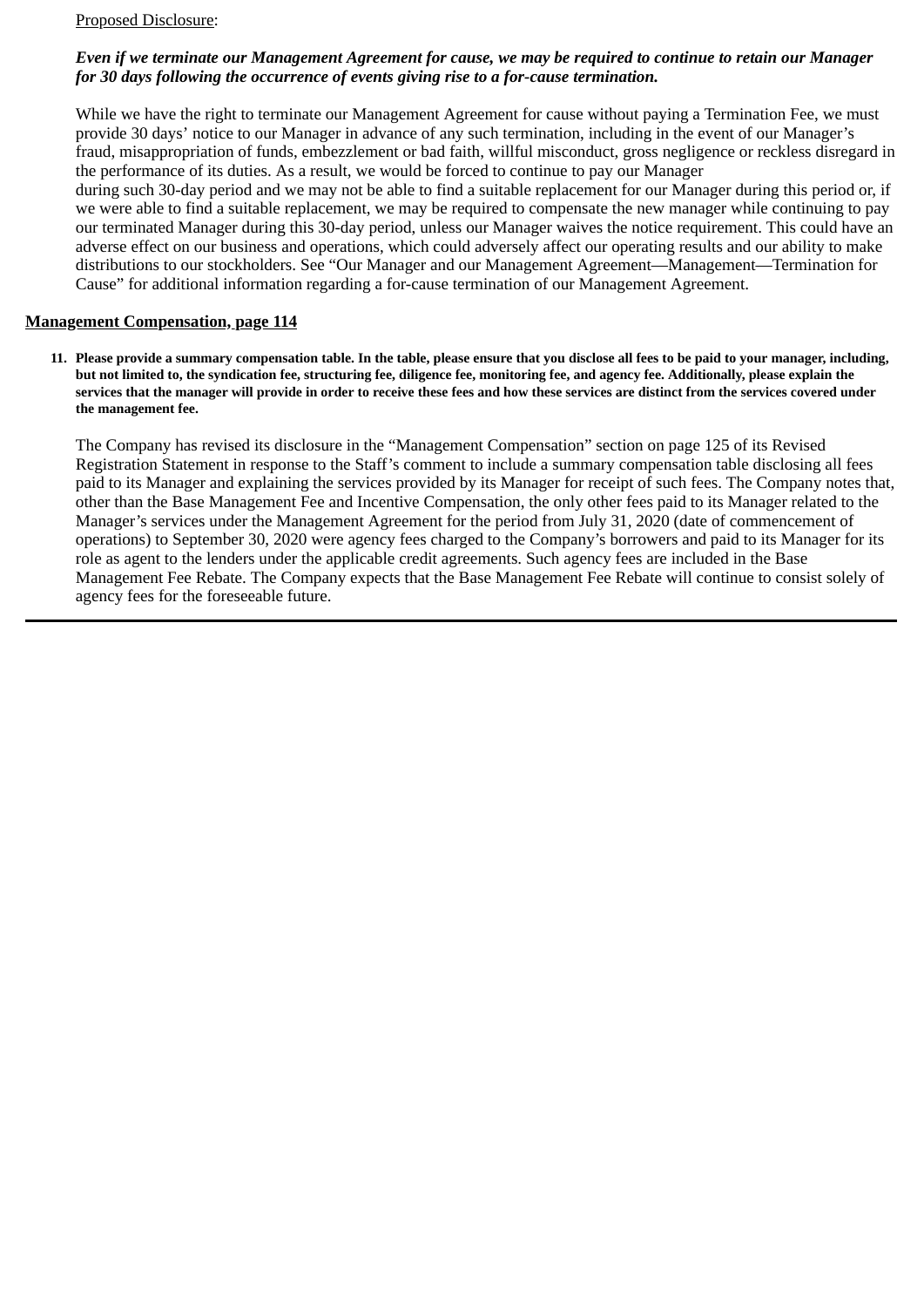## *Summary Compensation Table*

| For the period from July 31, 2020    |
|--------------------------------------|
| (date of commencement of operations) |
| to September 30, 2020(1)             |

|                                              | w эспешост эл. zuzu. |
|----------------------------------------------|----------------------|
| <b>Gross Base Management Fee</b>             | \$226,234            |
| Base Management Fee Rebate <sup>(2)(3)</sup> | 84.167               |
| <b>Base Management Fees</b>                  | \$142,067            |
| Incentive Compensation $(4)$                 |                      |

- (1) Does not reflect the amendment to our Management Agreement, which will occur upon consummation of this offering. Upon consummation of this offering, our Management Agreement Agreement our Management Fees (i) shall be
- (2) For the period from July 31, 2020 (date of commencement of operations) to September 30, 2020, our Base Management Fee was reduced by a Base Management Fee Rebate equal (2) For the period from July 31, 2020 (date of com to 100% of the aggregate amount of any other fees earned and paid to our Manager during the applicable period resulting from the investment advisory services and general<br>management services rendered by it under our Managem excluding the Incentive Compensation. Upon the consummation of this offering, the Management Agreement will be amended such that the Base Management Fee Rebate will
- only equal 50% of the aggregate amount of any such fees described in the preceding sentence.<br>(3) For the period from July 31, 2020 (date of commencement of operations) to September 30, 2020, the Base Management Fee Rebate borrowers and paid to our Manager for its role as agent to the lenders under the applicable credit agreements. We expect that the Base Management Fee Rebate will continue to
- consist solely of agency fees for the foreseeable future. (4) Our Manager has agreed to waive the Incentive Compensation for the period from July 31, 2020 (date of commencement of operations) through December 31, 2020.

#### **12. Given the complexity of the incentive fee calculation, please provide a detailed hypothetical example.**

The Company has revised its disclosure in the "Management Compensation" section on page 128 of its Revised Registration Statement in response to the Staff's comment to include a hypothetical example of the incentive fee calculation.

#### Proposed Disclosure:

#### *Incentive Compensation Illustration*

The following illustration sets forth a simplified graphical representation of the calculation of our quarterly Incentive Compensation in accordance with our Management Agreement after consummation of this offering, without consideration to any Clawback Obligation.

#### **Quarterly Incentive Fee on Core Earnings**

Core Earnings (expressed as a percentage of Adjusted Capital as of the last day of the immediately preceding fiscal quarter)



Percentage of Core Earnings allocated to the incentive fee on income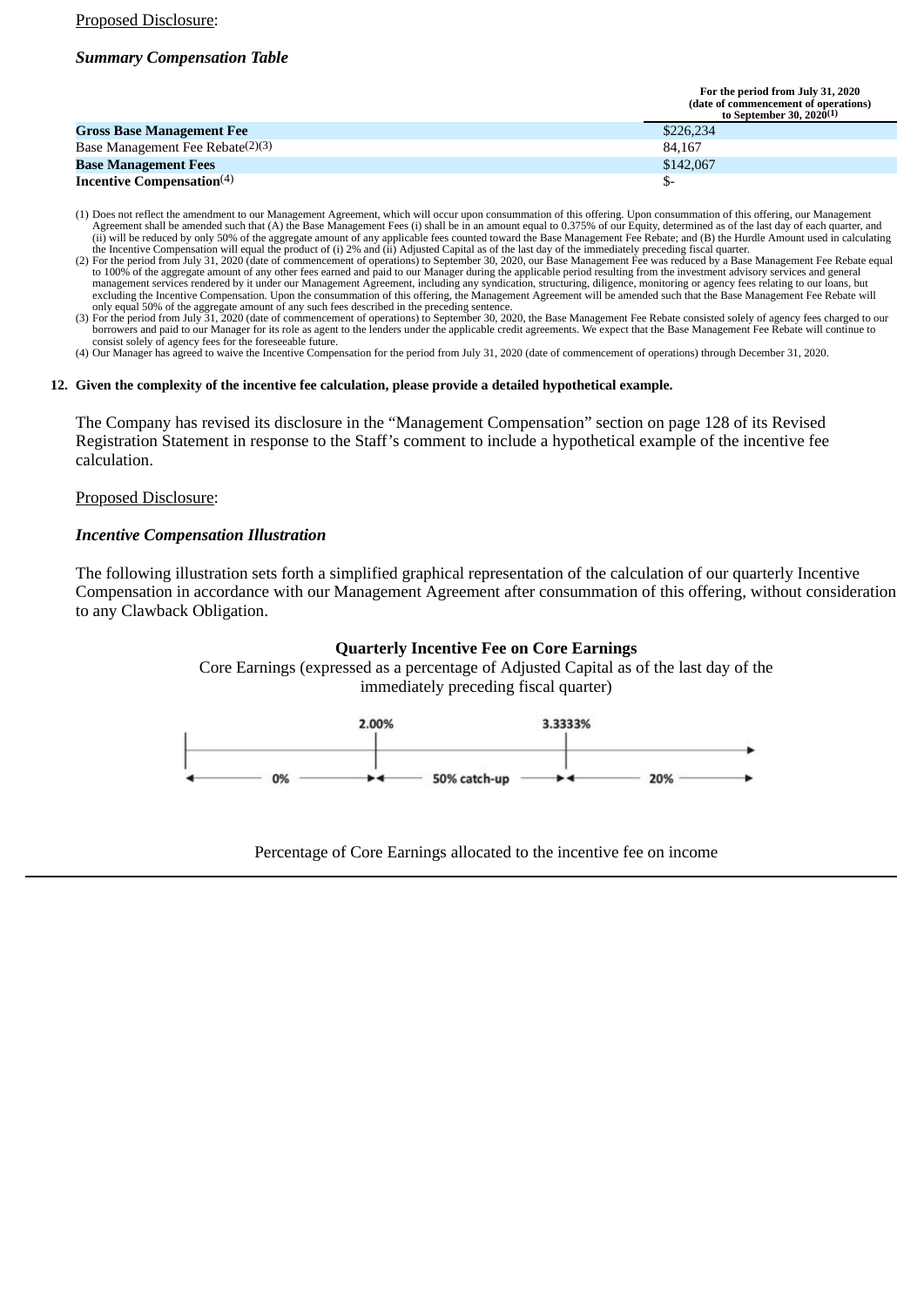### *Incentive Compensation Example*

The following table sets forth a simplified, hypothetical example of a quarterly Incentive Compensation calculation in accordance with our Management Agreement, as in effect after consummation of this offering, without consideration to any Clawback Obligation. Our actual results may differ materially from the following example. This example of a quarterly Incentive Compensation calculation assumes the following:

- Adjusted Capital as of the last day of the immediately preceding fiscal quarter of \$100 million; and
- Core Earnings before the Incentive Compensation for the specified quarter representing a quarterly yield of 20.9% on Adjusted Capital as of the last day of the immediately preceding fiscal quarter.

Under these assumptions, the hypothetical quarterly Incentive Compensation payable to our Manager would be \$1,045,000 million as calculated below:

|    |                                        | <b>Illustrative</b><br>Amount | <b>Calculation</b>                                                                                                                                                                                                                          |
|----|----------------------------------------|-------------------------------|---------------------------------------------------------------------------------------------------------------------------------------------------------------------------------------------------------------------------------------------|
| 1. | What are the Core Earnings?            | \$5,225,000                   | Assumed to be a 5.2% quarterly or 20.9% per annum return on<br>Adjusted Capital as of the last day of the immediately preceding<br>fiscal quarter (\$100 million).                                                                          |
|    |                                        |                               |                                                                                                                                                                                                                                             |
| 2. | What is the Hurdle Amount?             | \$2,000,000                   | The hurdle rate (2.0% quarterly or 8.0% per annum) multiplied by<br>Adjusted Capital as of the last day of the immediately preceding<br>fiscal quarter (\$100 million).                                                                     |
|    |                                        |                               |                                                                                                                                                                                                                                             |
| 3. | What is the Catch-Up Amount?           | \$666,667                     | The catch-up incentive rate (50.0%) multiplied by the amount that<br>Core Earnings (\$5.2 million) exceeds the Hurdle Amount (\$2<br>million), but is less than or equal to 166-2/3% of the Hurdle<br>Amount (approximately \$3.3 million). |
|    |                                        |                               |                                                                                                                                                                                                                                             |
| 4. | What is the Excess Earnings<br>Amount? | \$378,333                     | The excess earnings incentive rate (20%) multiplied by the amount<br>of Core Earnings (\$5.2 million) that exceeds 166-2/3% of the<br>Hurdle Amount (approximately \$3.3 million).                                                          |
|    |                                        |                               |                                                                                                                                                                                                                                             |
| 5. | What is the Incentive Compensation?    | \$1,045,000                   | The sum of the Catch-Up Amount (approximately \$666,667) and<br>the Excess Earnings Amount (approximately \$378,333).                                                                                                                       |

The foregoing is solely a hypothetical example of a quarterly Incentive Compensation that we could pay to our Manager for a given fiscal quarter and is based on the simplified assumptions described above.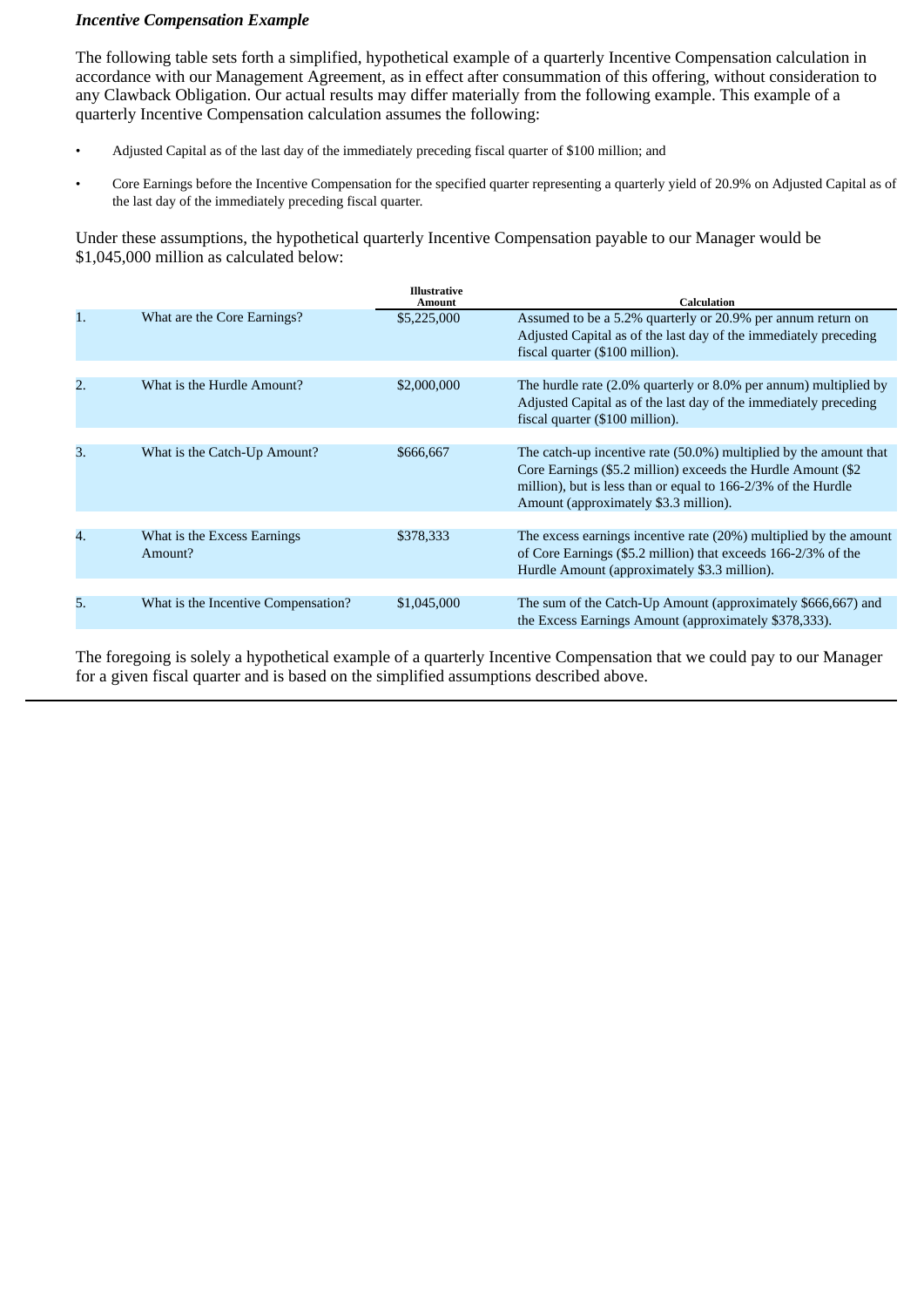### **Principal Stockholders, page 118**

13. Please disclose the natural person or persons who exercise the sole or shared voting and/or dispositive powers with respect to shares held **by the entities listed in the table.**

The Company has revised its disclosure in the "Principal Stockholders" section on page 131 of its Revised Registration Statement in response to the Staff's comment to provide footnotes disclosing the natural person or persons who exercise voting and/or dispositive power with respect to the specified shares. In particular, the Company respectfully advises the Staff that while Leonard Tannenbaum is the natural person who exercises voting power and disposition for the shares held by AFCG RM1, LLC, he disclaims beneficial ownership of such shares. Additionally, the Company has not attributed such shares to Mr. Tannenbaum in the Principal Stockholders table as AFCG RM1, LLC will, pursuant to its operating agreement, dissolve at the closing of this offering and the shares will be owned by the individual members of AFCG RM1, LLC, and the Company believes it may be misleading to attribute these shares to Mr. Tannenbaum given that he will have no voting or dispositive control over those shares following the closing of this offering.

#### Proposed Disclosure:

- (2) Gamma Lending Holdco LLC, is a Delaware limited partnership ("GLO"), whose sole General Partner is GRE Lending Opportunities LLC, a Delaware limited liability<br>company ("GLO GP"). GLO GP is a wholly owned subsidiary of
- GRE and N. Richard Kalikow, father of Jonathan Kalikow, owns the remaining 50% of the economic and voting interests of GRE.<br>AFCG RM1, LLC, is a Delaware limited liability company and the Manager serves as its manager. Mr. to its members and AFCG RM1, LLC will be dissolved. There are approximately 85 members of AFCG RM1, LLC, each of whom beneficially own less than 1% of the shares of our common stock. Mr. Tannenbaum disclaims beneficial ownership of those shares.

## **Potential Conflicts of Interest, page 121**

14. We note your disclosure on page 43 and elsewhere that the officers of your manager manage other investment vehicles and that those entities may compete with you for investments. Please add risk factor disclosure to address the risk of your manager or its officers being **internalized or acquired by another entity for which they provide services.**

The Company has revised its disclosure in the "Risk Factors" section on page 46 of the Revised Registration Statement in response to the Staff's comment to include risk factor disclosure that the Company may be unable to obtain key personnel if its Manager or its officers are internalized or acquired by another program that the Company's Manager manages now or in the future.

#### Proposed Disclosure:

### *Our future success depends on our Manager and its key personnel and investment professionals. We may not find a suitable replacement for our Manager if our Management Agreement (as defined below) is terminated or if such key personnel or investment professionals leave the employment of our Manager or otherwise become unavailable to us.*

We rely on the resources of our Manager to manage our day-to-day operations, as we do not separately employ any personnel. We rely completely on our Manager to provide us with investment advisory services and general management services. Each of our executive officers also serve as officers of our Manager. Our Manager has significant discretion as to the implementation of our investment and operating policies and strategies. Accordingly, we believe that our success depends to a significant extent upon the efforts, experience, diligence, skill and network of business contacts of the officers, key personnel and investment professionals of our Manager as well as the information and deal flow generated by such individuals. The officers, key personnel and investment professionals of our Manager source, evaluate, negotiate, close and monitor our loans; therefore, our success depends on their continued service. The departure of any of the officers, key personnel and investment professionals of our Manager could have a material adverse effect on our business.

Our Manager is not obligated to dedicate any specific personnel exclusively to us. None of our officers are obligated to dedicate any specific portion of their time to our business. Each of them may have significant responsibilities for other investment vehicles managed by affiliates of our Manager. As a result, these individuals may not always be able to devote sufficient time to the management of our business. Further, when there are turbulent conditions in the real estate markets or distress in the credit markets, the attention of our Manager's personnel and our executive officers and the resources of our Manager may also be required by other investment vehicles managed by affiliates of our Manager.

In addition, we offer no assurance that our Manager will remain our manager or that we will continue to have access to our Manager's officers, key personnel and investment professionals due to the termination of the Management Agreement, our Manager being acquired, our Manager being internalized by another client of our Manager, or due to other circumstances. Currently, we are managed by our Board and its officers and by our Manager, as provided for under the management agreement, by and between us and our Manager (the "Management Agreement"). Upon consummation of this offering, the current term of the Management Agreement will expire on July 31, 2023, and will be automatically renewed for one-year terms thereafter unless otherwise terminated. Furthermore, our Manager may decline to renew the Management Agreement with 180 days' written notice prior to the expiration of the renewal term. If the Management Agreement is terminated and we are unable to find a suitable replacement for our Manager, we may not be able to execute its investment strategy.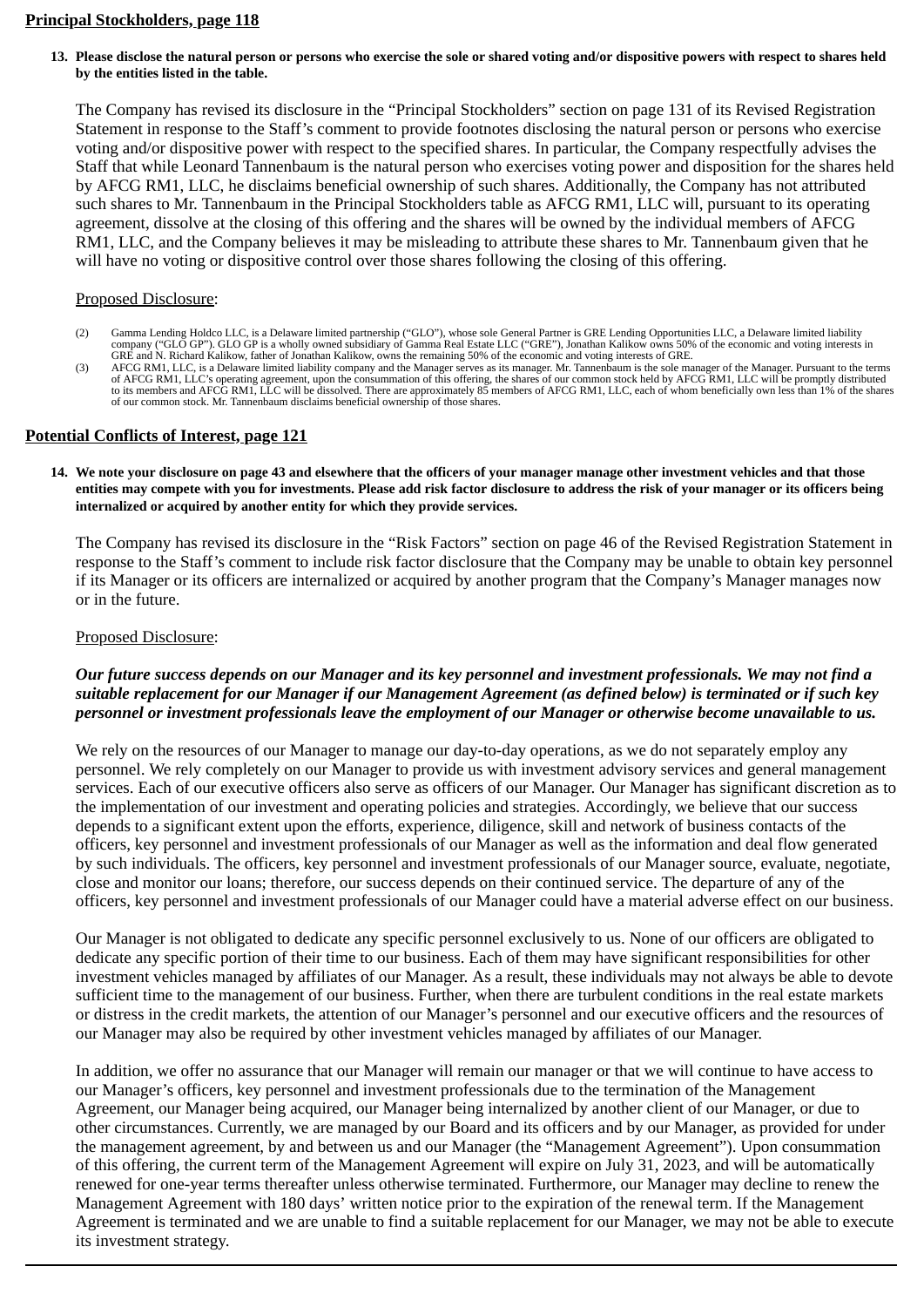## **Exclusive Forum for Certain Litigation, page 136**

15. We note your disclosure that certain litigation may only be brought in specific courts in Maryland. Please disclose whether this provision applies to actions arising under the Securities Act or Exchange Act. In that regard, we note that Section 27 of the Exchange Act creates exclusive federal jurisdiction over all suits brought to enforce any duty or liability created by the Exchange Act or the rules and regulations thereunder, and Section 22 of the Securities Act creates concurrent jurisdiction for federal and state courts over all suits brought to enforce any duty or liability created by the Securities Act or the rules and regulations thereunder. If the provision applies to Securities Act claims, please also revise your prospectus to state that there is uncertainty as to whether a court would enforce such provision and that investors cannot waive compliance with the federal securities laws and the rules and regulations thereunder. If this provision does not apply to actions arising under the Securities Act or Exchange Act, please also ensure that the exclusive forum provision in the governing documents states this clearly, or tell us how you will inform investors in future filings that the provision does not apply to any actions arising under the Securities Act or Exchange Act. Please add risk factor disclosure as appropriate.

The Company respectfully advises the Staff that the exclusive forum provision will not apply to actions arising under the Securities Act or the Securities Exchange Act of 1934, as amended, under the Company's amended and restated bylaws, which will be effective upon consummation of the offering and which will clearly state such exception in the exclusive forum provision. The Company has revised its disclosure in the "Risk Factors" section on page 43 and the "Certain Provisions of Maryland Law and Our Charter and Bylaws" section on page 152 of the Revised Registration Statement in response to the Staff's comment.

### Proposed Disclosure:

## *Risk Factors*

*Our Bylaws designate the Circuit Court for Baltimore City, Maryland as the sole and exclusive forum for certain types of actions and proceedings that may be initiated by our stockholders and provide that claims relating to causes of action under the Securities Act may only be brought in federal district courts, which could limit stockholders' ability to obtain a favorable judicial forum for disputes with us or our directors, officers or employees, if any, and could discourage lawsuits against us and our directors, officers and employees, if any.*

Our Bylaws provide that, unless we consent in writing to the selection of an alternative forum, the Circuit Court for Baltimore City, Maryland, or, if that court does not have jurisdiction, the United States District Court for the District of Maryland, Northern Division, will be the sole and exclusive forum for (a) any Internal Corporate Claim, as such term is defined in the MGCL, (b) any derivative action or proceeding brought on our behalf (other than actions arising under federal securities laws), (c) any action asserting a claim of breach of any duty owed by any of our directors, officers or other employees to us or to our stockholders, (d) any action asserting a claim against us or any of our directors, officers or other employees arising pursuant to any provision of the MGCL or our Charter or Bylaws or (e) any other action asserting a claim against us or any of our directors, officers or other employees that is governed by the internal affairs doctrine. These choice of forum provisions will not apply to suits brought to enforce a duty or liability created by the Securities Act, the Exchange Act, or any other claim for which federal courts have exclusive jurisdiction. Furthermore, our Bylaws provide that, unless we consent in writing to the selection of an alternative forum, the federal district courts of the United States of America shall, to the fullest extent permitted by law, be the sole and exclusive forum for the resolution of any claim arising under the Securities Act.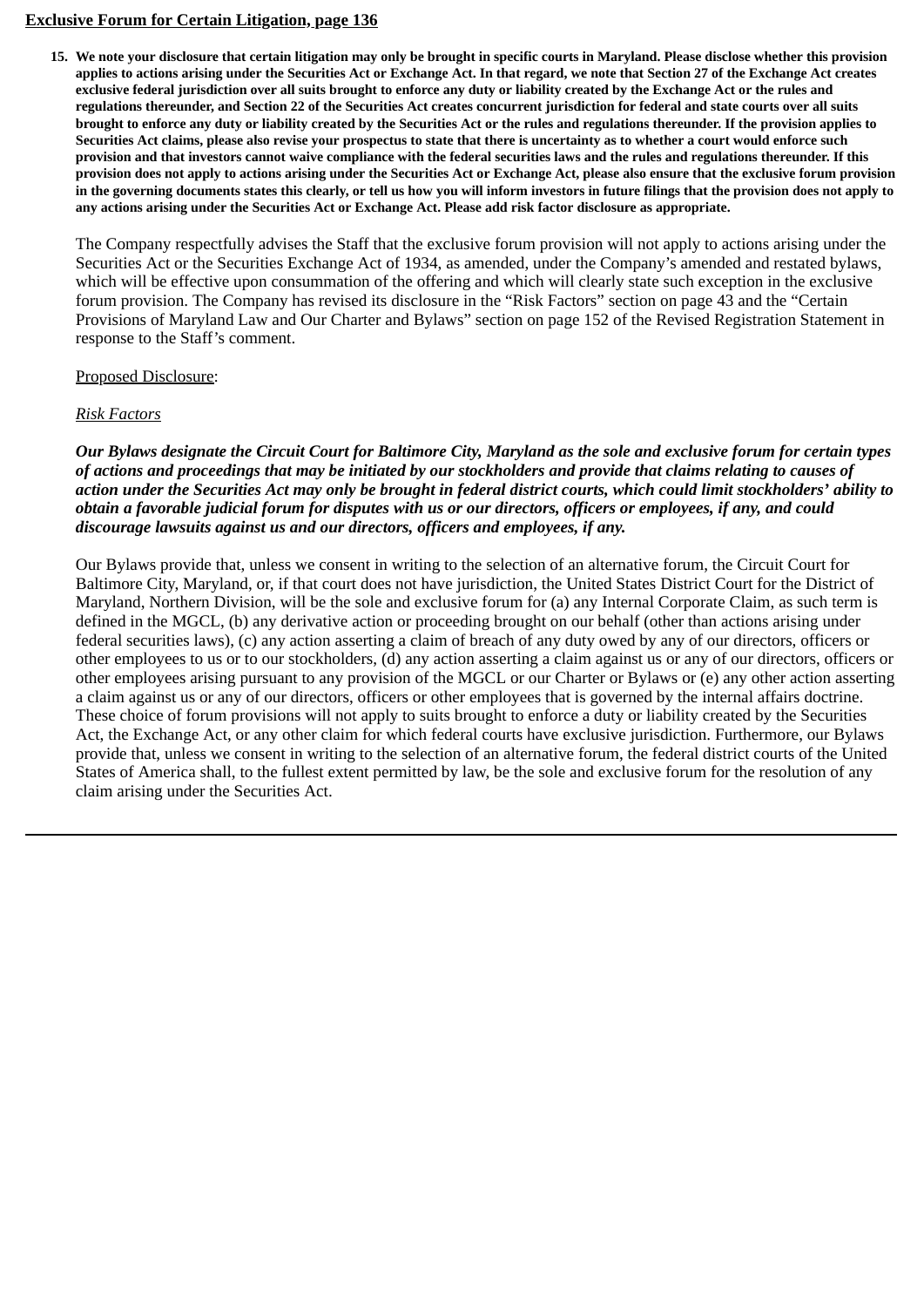These exclusive forum provisions may limit the ability of our stockholders to bring a claim in a judicial forum that such stockholders find favorable for disputes with us or our directors, officers, or employees, if any, which may discourage such lawsuits against us and our directors, officers, and employees, if any. Alternatively, if a court were to find the choice of forum provisions contained in our Bylaws to be inapplicable or unenforceable in an action, we may incur additional costs associated with resolving such action in other jurisdictions, which could materially adversely affect our business, financial condition, and operating results. For example, under the Securities Act, federal courts have concurrent jurisdiction over all suits brought to enforce any duty or liability created by the Securities Act, and investors cannot waive compliance with the federal securities laws and the rules and regulations thereunder. In addition, the exclusive forum provisions described above do not apply to any actions brought under the Exchange Act.

## *Certain Provisions of Maryland Law and Our Charter and Bylaws*

## **Exclusive Forum for Certain Litigation**

Our Bylaws provide that, unless we consent in writing to the selection of an alternative forum, the Circuit Court for Baltimore City, Maryland, or, if that court does not have jurisdiction, the United States District Court for the District of Maryland, Northern Division, will be the sole and exclusive forum for (a) any Internal Corporate Claim, as such term is defined in the MGCL, (b) any derivative action or proceeding brought on our behalf (other than actions arising under federal securities laws), (c) any action asserting a claim of breach of any duty owed by any of our directors, officers or other employees to us or to our stockholders, (d) any action asserting a claim against us or any of our directors, officers or other employees arising pursuant to any provision of the MGCL or our Charter or Bylaws or (e) any other action asserting a claim against us or any of our directors, officers or other employees that is governed by the internal affairs doctrine. These choice of forum provisions will not apply to suits brought to enforce a duty or liability created by the Securities Act, the Exchange Act, or any other claim for which federal courts have exclusive jurisdiction. Furthermore, our Bylaws provide that, unless we consent in writing to the selection of an alternative forum, the federal district courts of the United States of America shall, to the fullest extent permitted by law, be the sole and exclusive forum for the resolution of any claim arising under the Securities Act. Although our Bylaws contain the choice of forum provisions described above, it is possible that a court could rule that such provisions are inapplicable for a particular claim or action or that such provisions are unenforceable. For example, under the Securities Act, federal courts have concurrent jurisdiction over all suits brought to enforce any duty or liability created by the Securities Act, and investors cannot waive compliance with the federal securities laws and the rules and regulations thereunder. In addition, the exclusive forum provisions described above do not apply to any actions brought under the Exchange Act.

Although we believe these provisions will benefit us by limiting costly and time-consuming litigation in multiple forums and by providing increased consistency in the application of applicable law, these exclusive forum provisions may limit the ability of our stockholders to bring a claim in a judicial forum that such stockholders find favorable for disputes with us or our directors, officers or employees, which may discourage such lawsuits against us and our directors, officers and other employees.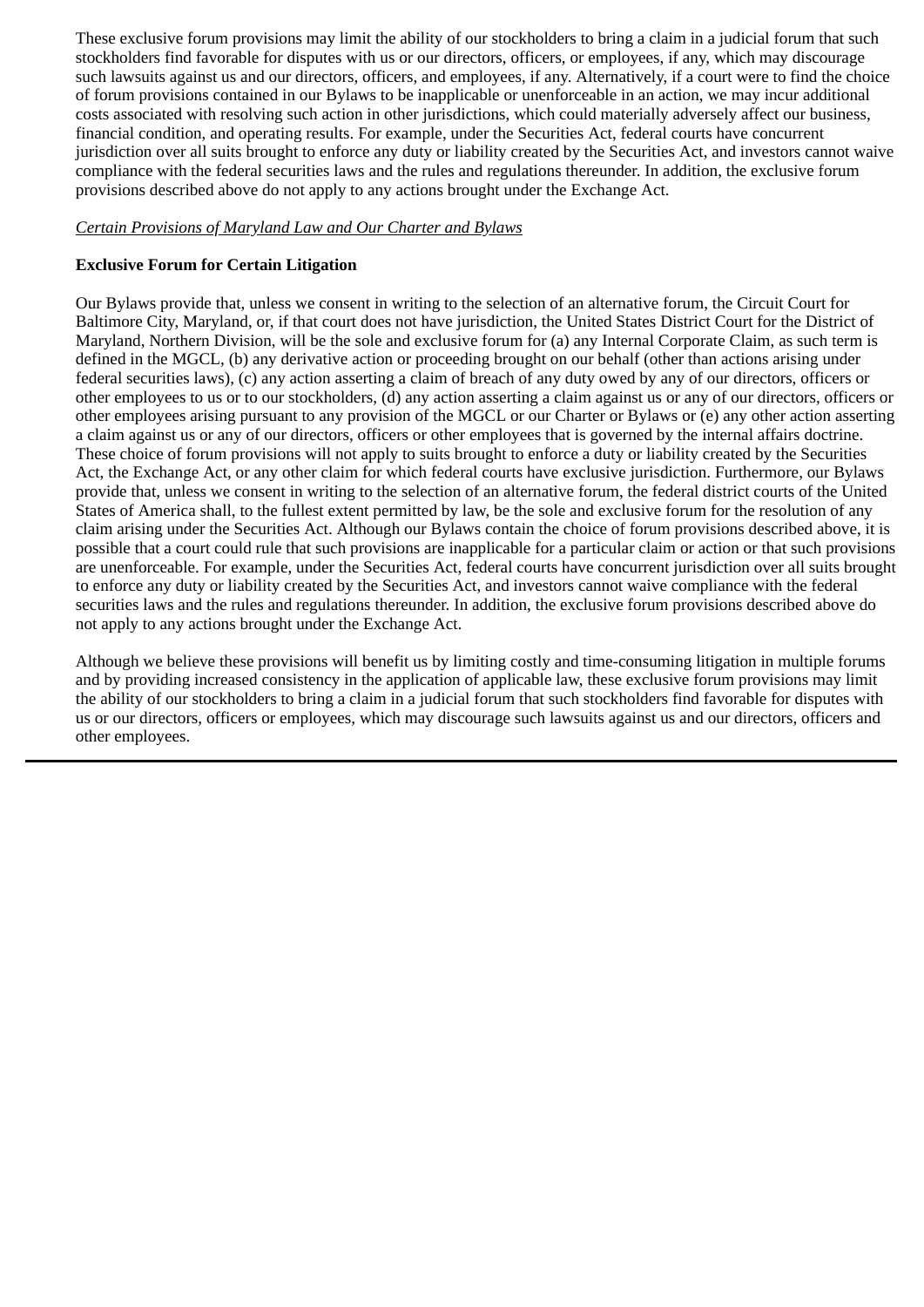### **Index to the Financial Statements, page F-1**

16. In light of your investments in loans collateralized by real estate, please tell us what consideration you gave to providing financial statements and/or a narrative description of the general character of the properties securing these loans. Reference is made to SAB 11.

The Company respectfully advises the Staff that the Company has considered the guidance in SAB 1I and in Financial Reporting Manual Section 2345 as it relates to the inclusion of financial statements of the underlying borrowers in the filing.

The Company would not expect Rule 3-14 of Regulation S-X to apply since it relates to acquisitions of real estate operations and to an audit of the operations of property. Additionally, the Company believes the loans do not meet the requirements of an acquired business or an Acquisition, Development and Construction (ADC) arrangement under Rule 3-14 or 3-05.

The Company does not participate in the expected residual profits and does not share in the risk and reward of the owner of the underlying property or business. Additionally, the Company considered that under certain circumstances, information may also be required regarding operating properties underlying mortgage loans where the terms do not result in the lender having virtually the same risks and potential rewards as those of owners or joint venturers. The Company notes that the loans are not secured or repaid by operating properties. The Company makes loans to Companies which are secured by multiple collateral sources, including mortgages on the borrower's real estate. Payment of interest and principal is paid to the Company from cash flows from the borrower's operations and/or refinancing, not from property operations underlying the loan. The properties are not operating properties in the sense of a traditional mortgage.

As such, the Company does not believe it is required to include the financial statements of the borrowers in the Revised Registration Statement. A narrative description of the general character of the properties is located on pages 5 to 6 and 104 to 105 of the Revised Registration Statement.

#### **Significant Accounting Policies**

#### **Interest reserves, page F-11**

17. We note you recorded \$1.4 million in interest reserves as of September 30, 2020. Please clarify for us how you determined it was appropriate to reflect this item as a liability and to recognize income for this component. Further, please clarify for us and in your filing how you will record income for this component and tell us your basis for this accounting. Within your response, please reference the **authoritative accounting literature management relied upon.**

The Company respectfully informs the Staff that the interest reserve represents a deposit received from the borrower for future loan interest payments. It is recorded as a liability as it represents unearned interest revenue. The interest reserve is relieved when the interest on the loan is earned and interest income is recorded in the period when the interest is earned in accordance with the credit agreement.

FASB Statement of Financial Accounting Concepts No. 5, Recognition and Measurement in Financial Statements of Business Enterprises ("Concepts Statement 5"), establishes FASB's conceptual framework, a broad revenue recognition criteria and contains basic guidelines for revenue recognition. Based on these guidelines, revenue should not be recognized until it is realized or realizable and earned. Paragraph 84(d) of Concepts Statement 5 states that "[i]f services are rendered or rights to use assets extend continuously over time (for example, interest or rent), reliable measures based on contractual prices established in advance are commonly available, and revenues may be recognized as earned as time passes." The interest income is recognized continuously over time in accordance with the reliable and measurable terms within the credit agreement. The interest payment is deducted from the interest reserve deposit balance when the interest payment is due.

The Company's standard policies for interest income recognition are applied to all loans, including those with interest reserves. Other than matters specifically related to the establishment of the interest reserve itself, there is no substantive difference in the Company's underwriting process for loans with an interest reserve compared with the process for loans without an interest reserve.

The Company has revised its disclosure on page F-11 to clarify how the Company records income for our interest reserves in response to the Staff's comment.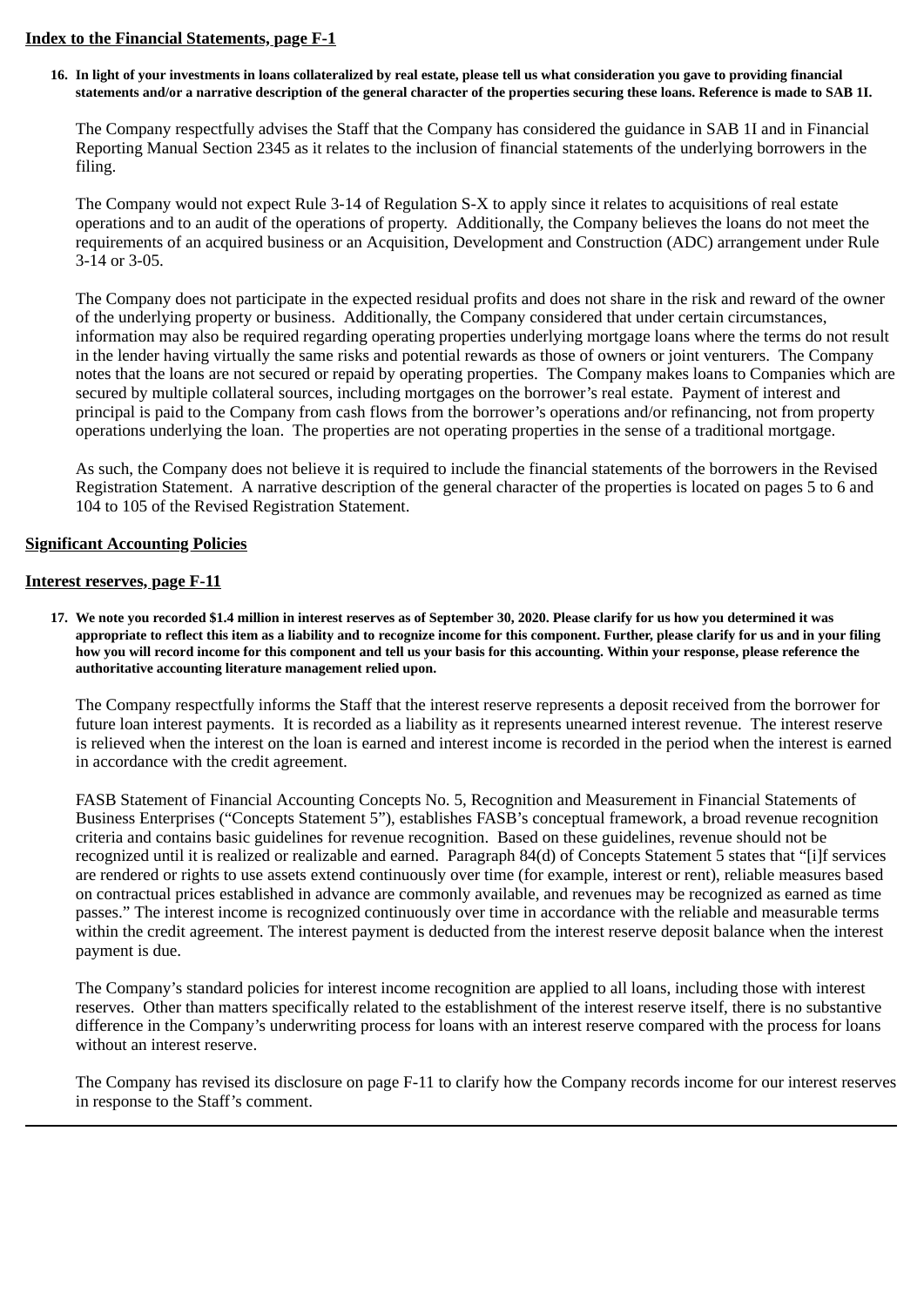## *Interest reserves*

The Company utilizes interest reserves on certain loans to fund the interest payments. Such reserves are established at the time of loan origination. The interest reserve represents a deposit received from the borrower for future loan interest payments. It is recorded as a liability as it represents unearned interest revenue. The interest reserve is relieved when the interest on the loan is earned and interest income is recorded in the period when the interest is earned in accordance with the credit agreement. The interest payment is deducted from the interest reserve deposit balance when the interest payment is due.

The decision to establish a loan-funded interest reserve is made during the underwriting process and considers the feasibility of the project, the creditworthiness and expertise of the borrower, and the debt coverage provided by the real estate and other pledged collateral.

It is the Company's policy to recognize income for this interest component as long as the borrower is progressing as originally projected and if there has been no deterioration in the financial standing of the borrower or the underlying project. The Company's standard policies for interest income recognition are applied to all loans, including those with interest reserves.

## **Loan receivable at carrying value, page F-13**

### 18. Please revise to include the disclosures required by ASC 326-20-50 or tell us how you determined such disclosures are not necessary.

The Company notes that ASC 326-20-50 requires disclosure of (a) the credit risk inherent in a portfolio and how management monitors the credit quality of the portfolio (b) management's estimate of expected credit losses and (c) changes in the estimate of expected credit losses that have taken place during the period.

The Company has provided the disclosure required by items (a) and (b) on page F-10 of the audited financial statements as of September 30, 2020 included in the Revised Registration Statement, noting both the methodology used and that as of September 30, 2020 the CECL reserve was \$0. The Company notes that (c) is not applicable to the financial statements as of September 30, 2020 as there was no change in the reserve balance from July 31, 2020 (date of commencement of operations) to September 30, 2020.

The Company respectfully advises the Staff that as of September 30, 2020, approximately 93% of the Company's loans were recorded at fair value and the ACC 326-20-50 disclosure requirements are not applicable to such loans. The ASC 326-20-50 disclosure is only applicable to a single loan which is not material to the balance sheet.

The Company reviewed the required disclosures under ASC 326-20-50 and notes the below disclosures that are immaterial to the financial statements as of September 30, 2020. The Company notes that as these disclosures become material to the financial statements, they will be included in future filings.

Disclosures that will be included in the Company's financial statements going forward as they become material include: changes in the estimate of expected credit losses that have taken place during the period, a description of the credit quality indicators, the amortized cost basis by credit quality indicator, the date or range of dates in which the information was last updated for the credit quality indicator, and a description of how expected loss estimates are developed.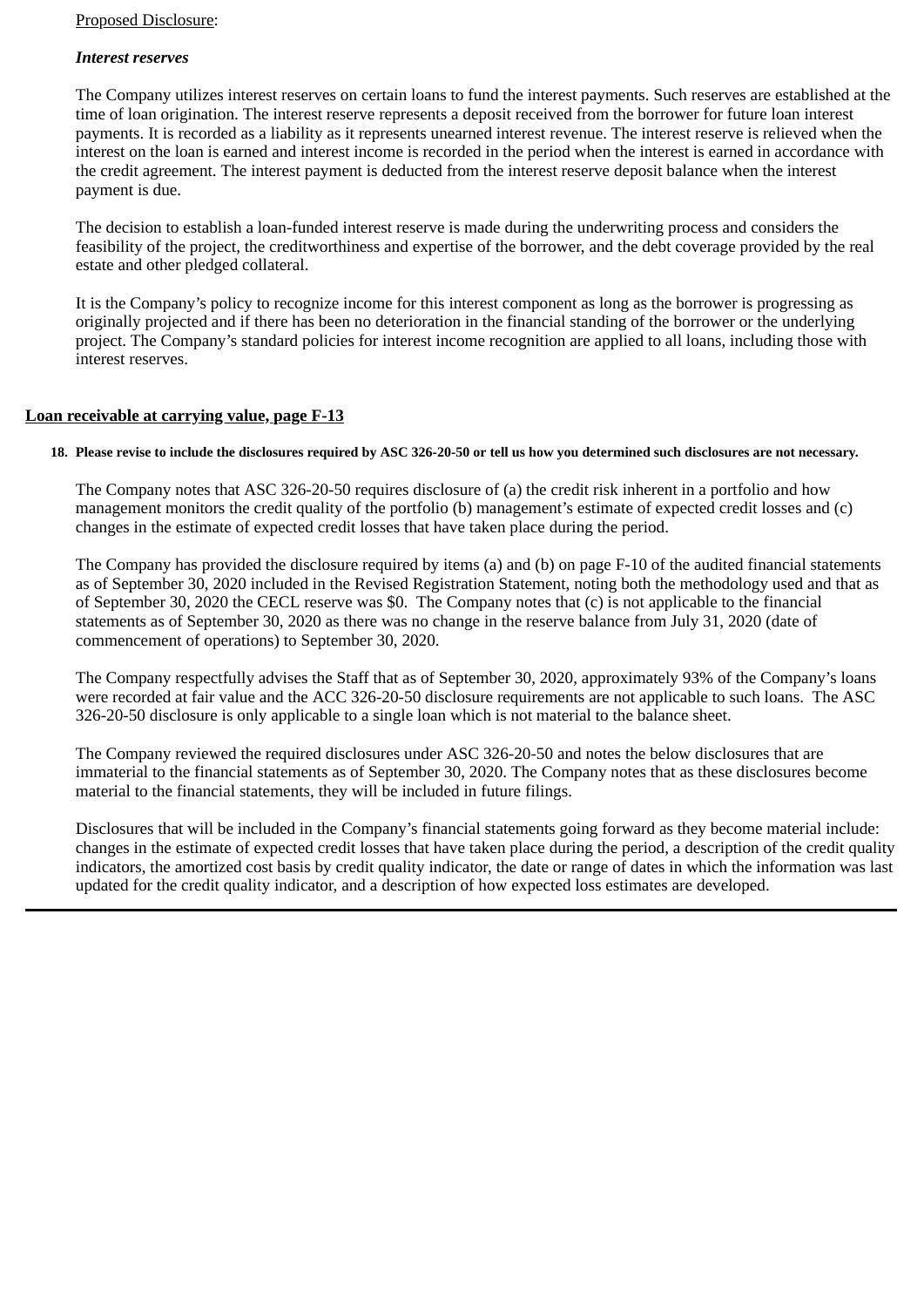### **Related Party Transactions**

# **Management Agreement, page F-18**

19. We note your footnote disclosure that your management fee is equal to 0.4375% of the Company's equity. This percentage does not appear to be consistent with the 0.375% disclosed on page 8 of your filing. Please revise or advise.

The Company respectfully advises the Staff that the Company's management agreement as in effect for the periods reported in the financial statements contain a base management fee equal to 0.4375% of the Company's equity. However, as disclosed in the Revised Registration Statement, the Company's management agreement will be amended upon consummation of the offering such that the base management fee shall equal 0.375% of the Company's equity for all future periods.

# **Investments in Loans, page F-19**

20. We note your disclosure that you may receive the option to assign the right to acquire warrants and/or equity of the borrower. We further note your disclosure that you sold such rights in October and November of 2020. To the extent you held these rights at September 30, 2020, please tell us how you accounted for the rights at September 30, 2020. Within your response, please reference the accounting **literature management relied upon.**

The Company respectfully advises the Staff that the Company did not hold any warrants or equity of any borrower as of September 30, 2020. Additionally, there were no rights to acquire warrants and/or equity held by the Company. The Company did not acquire, hold, or sell the right to acquire warrants and/or equity during the period from July 31, 2020 (commencement of operations) through September 30, 2020. Generally, the Company sells the right to acquire warrants and/or equity prior to closing a loan with settlement of the sale concurrent with or very near to the closing date of the loans. The warrants and/or equities are typically assigned and then issued by the borrower directly to the assignee and, as a policy, the Company does not receive any warrants and/or equities. The Company notes that the rights sold in October and November of 2020 related to new financings which were originated and closed in October and November of 2020.

 $*$  \*  $*$  \*  $*$ 

If you have any questions regarding the Revised Registration Statement, please contact Jeeho Lee by telephone at 212-326-2266 or via e-mail at jeeholee@omm.com, Randolph Yiap by telephone at 213-430-7780 or via email at ryiap@omm.com, Thomas Geoffroy, the Chief Financial Officer of the Company, by telephone at 561-510-2390 or via email at tom@advancedflowercapital.com, or Brandon Hetzel, the Controller of the Company, at 561-510-2390 or via email at brandon@advancedflowercapital.com.

Very truly yours,

/s/ Jeeho Lee

Enclosures

 $cc$ 

Leonard M. Tannenbaum, Chief Executive Officer and Chairman, AFC Gamma, Inc. Thomas Geoffroy, Chief Financial Officer and Treasurer, AFC Gamma, Inc. Brandon Hetzel, Controller, AFC Gamma, Inc. C. Brophy Christenson, Partner, O'Melveny & Myers LLP Randolph Yiap, Associate, O'Melveny & Myers LLP Christopher Bellini, Member, Cozen O' Connor P.C.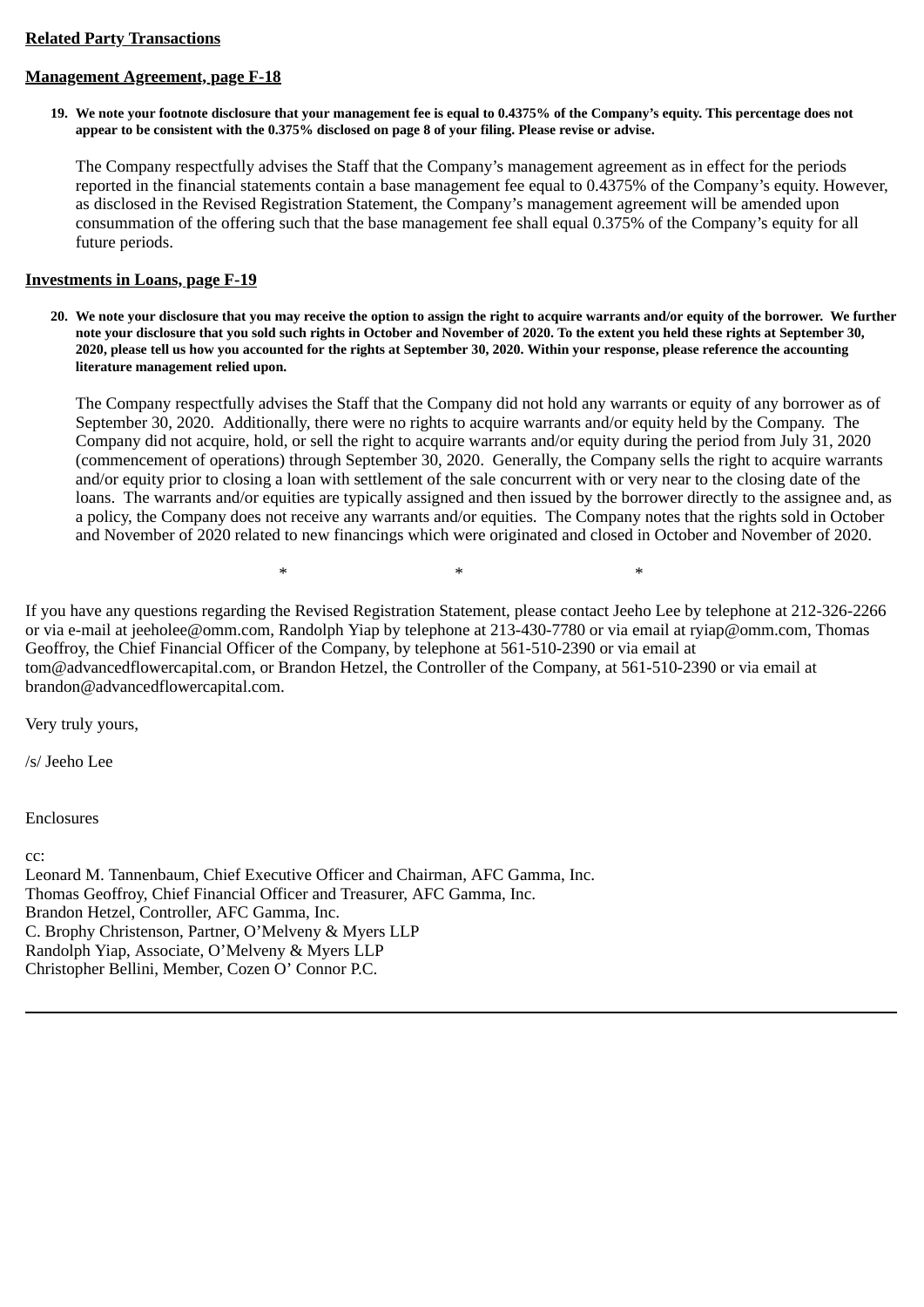# **[LETTERHEAD OF VENABLE LLP]** *DRAFT*

\_\_\_\_\_\_\_\_\_, 2021

AFC Gamma, Inc. 525 Okeechobee Blvd., Suite 1770 West Palm Beach, Florida 33401

### Re: Registration Statement on Form S-11 (File No. 333-[•])

Ladies and Gentlemen:

We have served as Maryland counsel to AFC Gamma, Inc., a Maryland corporation (the "Company"), in connection with certain matters of Maryland law relating to the registration by the Company of up to [\_\_\_\_\_\_] shares (the "Shares") of common stock, \$0.01 par value per share, of the Company (including up to [\_\_\_\_] Shares which the underwriters in the initial public offering have the option to purchase), covered by the above-referenced Registration Statement, and all amendments thereto (the "Registration Statement"), filed by the Company with the United States Securities and Exchange Commission (the "Commission") under the Securities Act of 1933, as amended (the "1933 Act").

In connection with our representation of the Company, and as a basis for the opinion hereinafter set forth, we have examined originals, or copies certified or otherwise identified to our satisfaction, of the following documents (hereinafter collectively referred to as the "Documents"):

1. The Registration Statement and the related form of prospectus included therein in the form in which it was transmitted to the Commission under the 1933 Act;

2. The charter of the Company (the "Charter"), certified by the State Department of Assessments and Taxation of Maryland (the "SDAT");

3. The Amended and Restated Bylaws of the Company, certified as of the date hereof by an officer of the Company;

4. A certificate of the SDAT as to the good standing of the Company, dated as of a recent date;

5. Resolutions adopted by the Board of Directors of the Company (the "Board") relating to, among other matters, the authorization of the sale, issuance and registration of the Shares (the "Resolutions"), certified as of the date hereof by an officer of the Company;

6. A certificate executed by an officer of the Company, dated as of the date hereof; and

7. Such other documents and matters as we have deemed necessary or appropriate to express the opinion set forth below, subject to the assumptions, limitations and qualifications stated herein.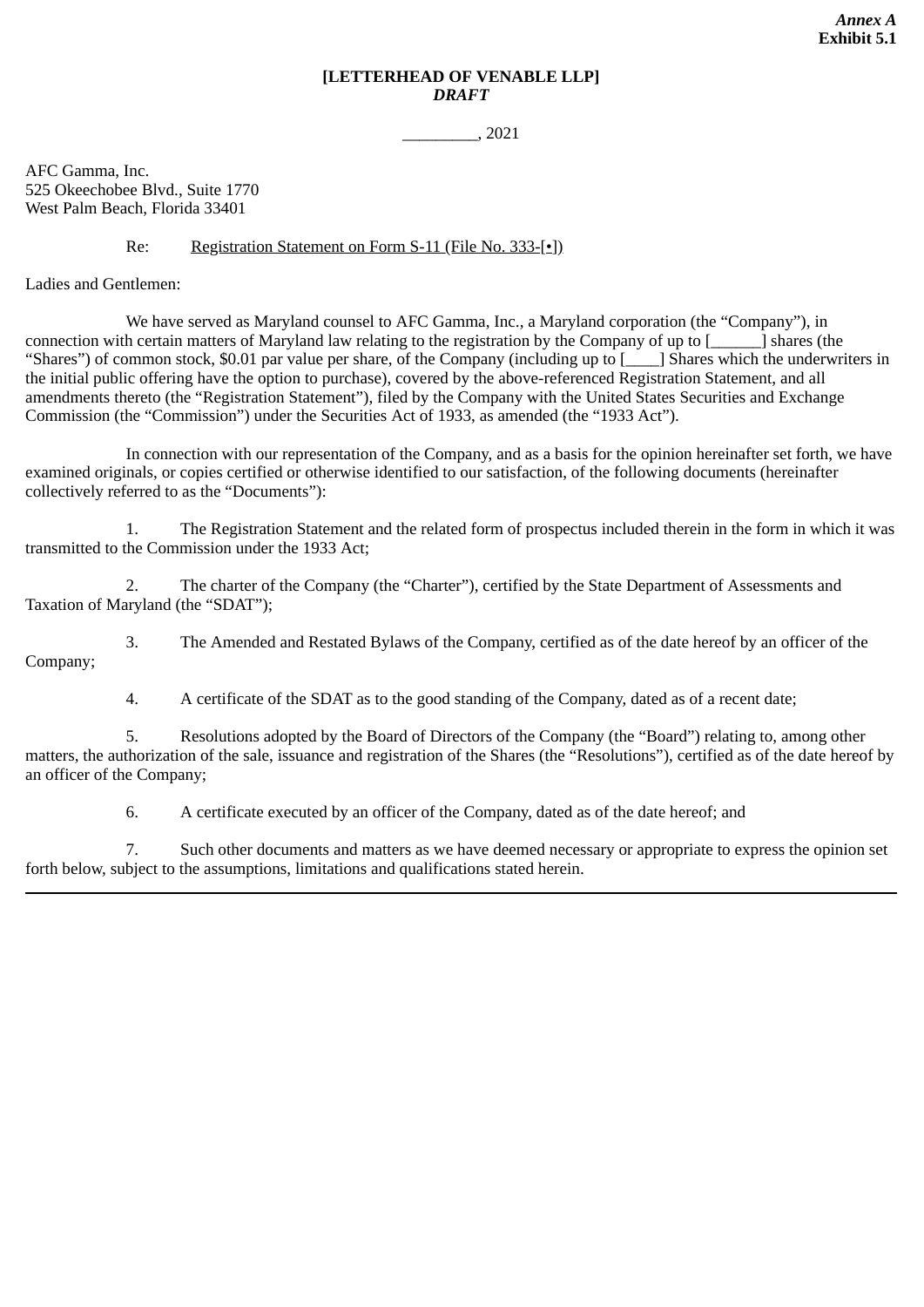AFC Gamma, Inc.

\_\_\_\_\_\_\_\_\_\_, 2021

Page 2

In expressing the opinion set forth below, we have assumed the following:

1. Each individual executing any of the Documents, whether on behalf of such individual or another person, is legally competent to do so.

2. Each individual executing any of the Documents on behalf of a party (other than the Company) is duly authorized to do so.

3. Each of the parties (other than the Company) executing any of the Documents has duly and validly executed and delivered each of the Documents to which such party is a signatory, and such party's obligations set forth therein are legal, valid and binding and are enforceable in accordance with all stated terms.

4. All Documents submitted to us as originals are authentic. The form and content of all Documents submitted to us as unexecuted drafts do not differ in any respect relevant to this opinion from the form and content of such Documents as executed and delivered. All Documents submitted to us as certified or photostatic copies conform to the original documents. All signatures on all Documents are genuine. All public records reviewed or relied upon by us or on our behalf are true and complete. All representations, warranties, statements and information contained in the Documents are true and complete. There has been no oral or written modification of or amendment to any of the Documents, and there has been no waiver of any provision of any of the Documents, by action or omission of the parties or otherwise.

5. Prior to the issuance of the Shares, the Board or a duly authorized committee thereof will determine the number, and certain terms of issuance, of the Shares in accordance with the Resolutions (the "Corporate Proceedings").

6. The Shares will not be issued or transferred in violation of the restrictions on transfer and ownership contained in Article VII of the Charter.

Based upon the foregoing, and subject to the assumptions, limitations and qualifications stated herein, it is our opinion that:

1. The Company is a corporation duly incorporated and existing under and by virtue of the laws of the State of Maryland and is in good standing with the SDAT.

2. The issuance of the Shares has been duly authorized and, when issued and delivered by the Company in accordance with the Resolutions, the Corporate Proceedings and the Registration Statement against payment of the consideration set forth therein, the Shares will be validly issued, fully paid and nonassessable.

The foregoing opinion is limited to the laws of the State of Maryland and we do not express any opinion herein concerning any other law. We express no opinion as to the applicability or effect of federal or state securities laws, including the securities laws of the State of Maryland, or as to federal or state laws regarding fraudulent transfers. To the extent that any matter as to which our opinion is expressed herein would be governed by the laws of any jurisdiction other than the State of Maryland, we do not express any opinion on such matter. The opinion expressed herein is subject to the effect of any judicial decision which may permit the introduction of parol evidence to modify the terms or the interpretation of agreements.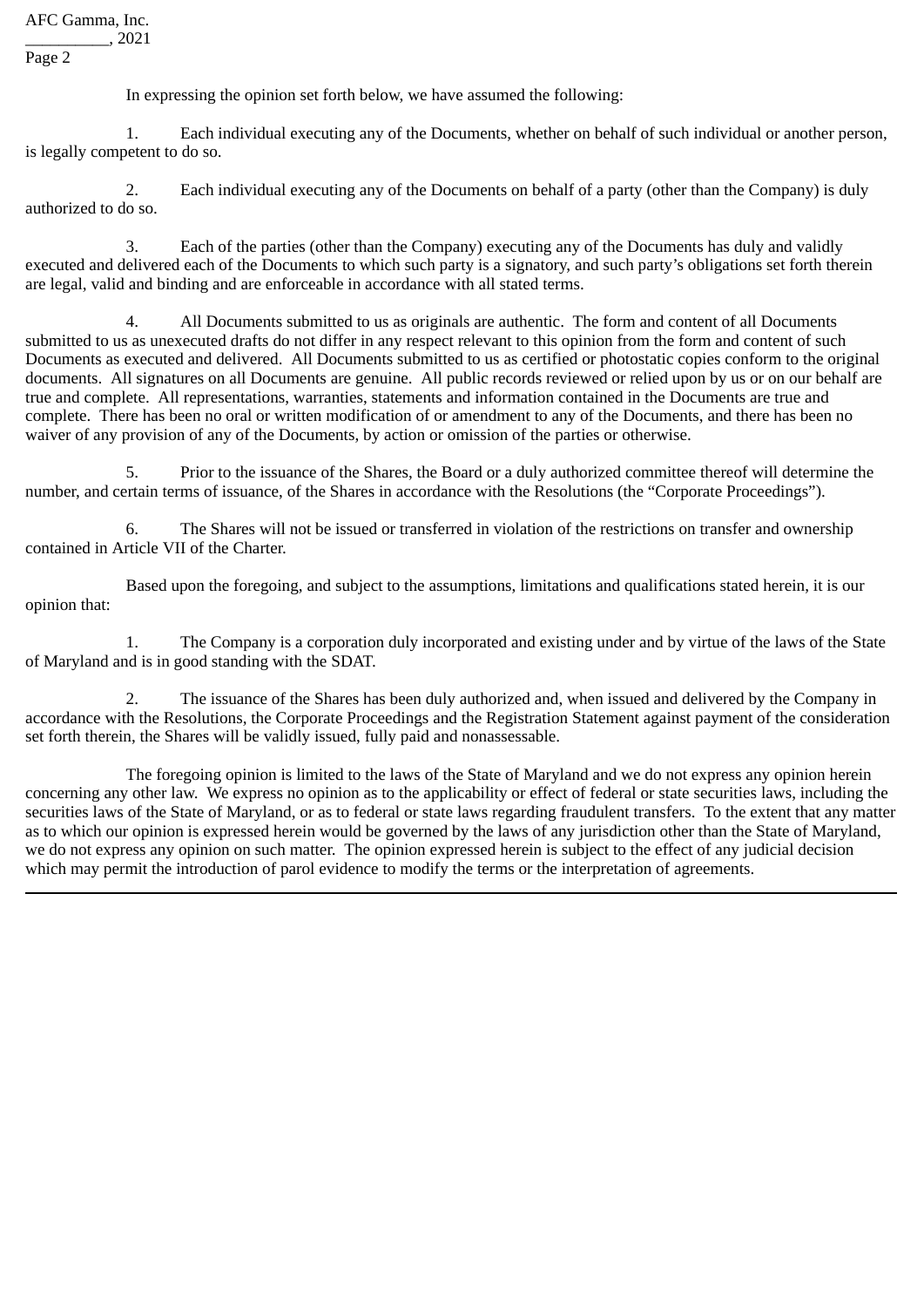AFC Gamma, Inc.

\_\_\_\_\_\_\_\_\_\_, 2021

Page 3

The opinion expressed herein is limited to the matters specifically set forth herein and no other opinion shall be inferred beyond the matters expressly stated. We assume no obligation to supplement this opinion if any applicable law changes after the date hereof or if we become aware of any fact that might change the opinion expressed herein after the date hereof.

This opinion is being furnished to you for submission to the Commission as an exhibit to the Registration Statement. We hereby consent to the filing of this opinion as an exhibit to the Registration Statement and to the use of the name of our firm therein. In giving this consent, we do not admit that we are within the category of persons whose consent is required by Section 7 of the 1933 Act.

Very truly yours,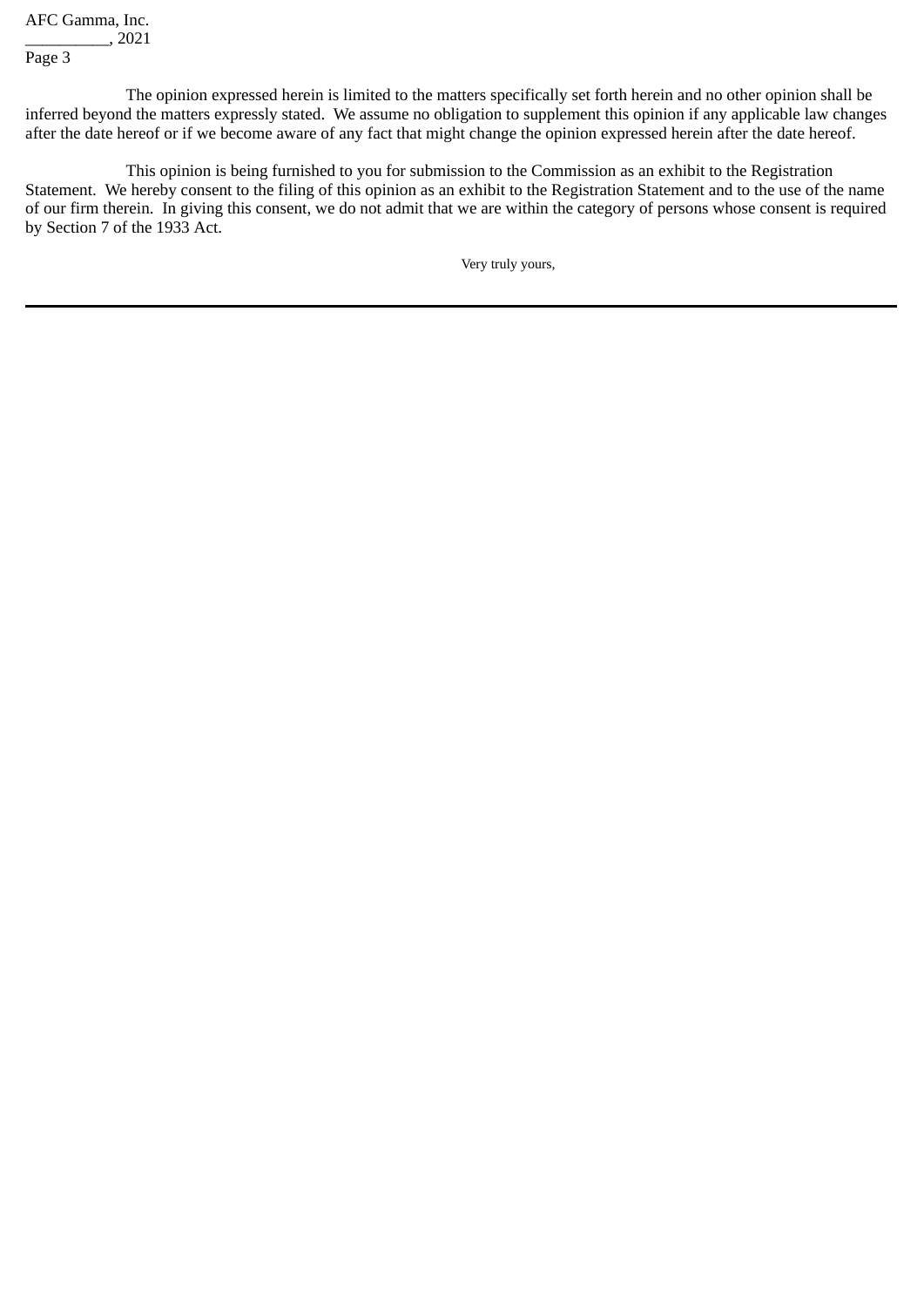# **[Letterhead of O'Melveny & Myers LLP]** *DRAFT*

[\_\_], 2021

AFC Gamma, Inc. 525 Okeechobee Blvd., Suite 1770 West Palm Beach, FL 33401

## Re: Registration Statement on Form S-11

Ladies and Gentlemen:

We have acted as special tax counsel to AFC Gamma, Inc., a Maryland corporation (the "Company"), in connection with its filing on the date hereof with the Securities and Exchange Commission (the "Commission") of a registration statement on Form S-11 (as amended, the "Registration Statement"), under the Securities Act of 1933, as amended (the "Act").

You have requested our opinion concerning certain federal income tax considerations in connection with the issuance and sale from time to time of a number of shares of common stock, \$.01 par value per share (the "Common Stock"), of the Company, including with respect to its election to be taxed as a real estate investment trust (a "REIT") under the Internal Revenue Code of 1986, as amended (the "Code").

The opinion set forth in this letter is based on relevant provisions of the Code, Treasury Regulations thereunder (including proposed and temporary Treasury Regulations), and interpretations of the foregoing as expressed in court decisions, administrative determinations, and the legislative history as of the date hereof. These provisions and interpretations are subject to change, which may or may not be retroactive in effect, that might result in modifications of our opinion.

In rendering our opinion, we examined such records, certificates, documents and other materials as we considered necessary or appropriate as a basis for such opinion, including the following: (1) the Registration Statement, (2) the corporate charter of the Company, as supplemented by Articles Supplementary filed with the State Department of Assessments and Taxation of Maryland, (3) the organizational documents of AFC Warehouse Holdings, LLC ("AFC Warehouse") and AFC Management, LLC (the "Manager"), (4) such other documents and information provided to us as we deemed relevant to our opinion.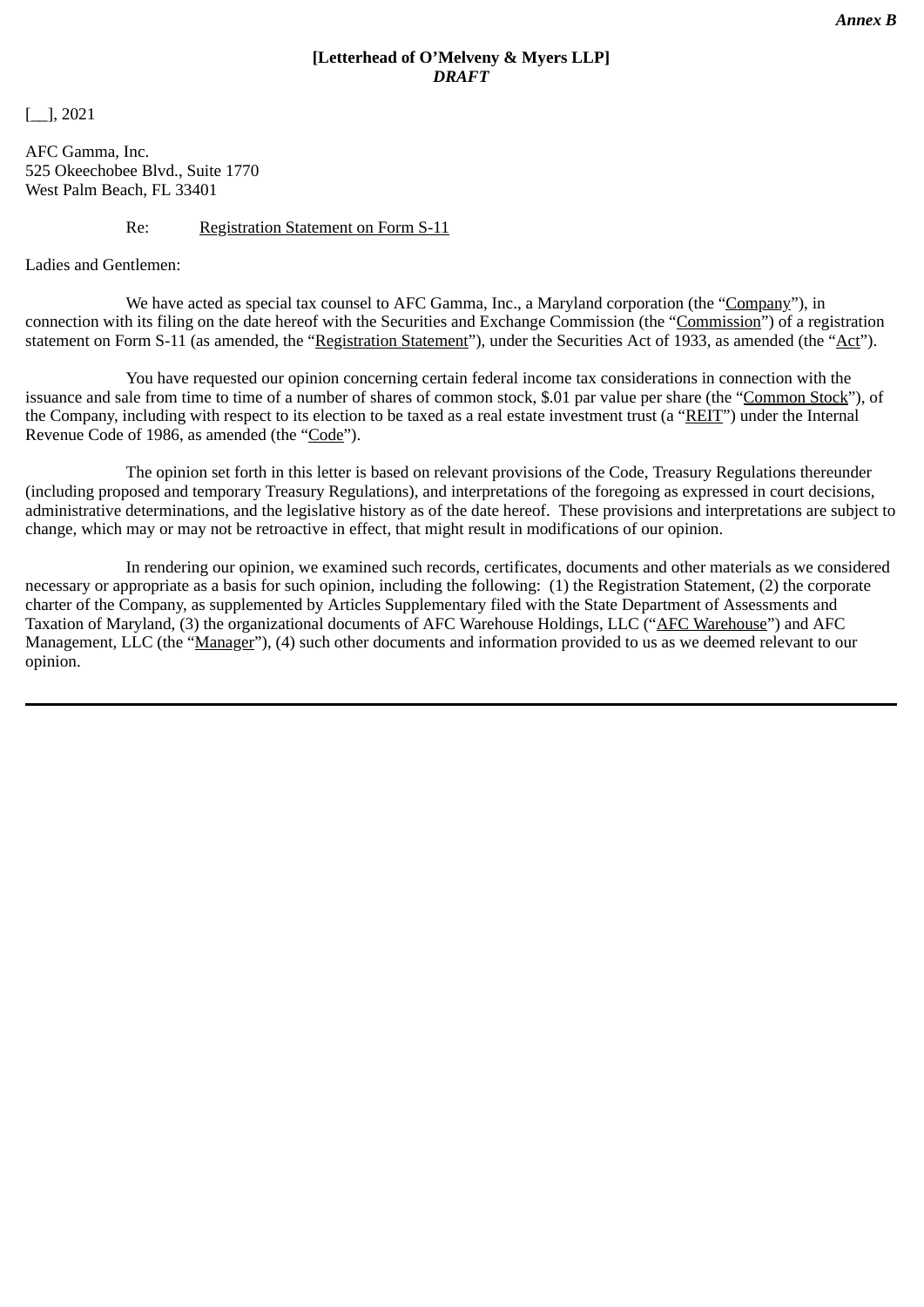### AFC Gamma, Inc., [--], 2021 - Page 2

In addition, we have been provided with a certificate, dated [ $\parallel$ ], 2021 (the "Officer's Certificate"), executed by a duly appointed officer of the Company, setting forth certain representations relating to the formation and operation of the Company, the Manager and AFC Warehouse.

For purposes of our opinion, we have not made an independent investigation of the facts set forth in the documents provided by the Company, including the Officer's Certificate. We have consequently assumed, with your permission, that the information presented in such documents, or otherwise furnished to us, accurately and completely describes all material facts relevant to our opinion. No facts have come to our attention, however, that would cause us to question the accuracy and completeness of such facts, documents, or assumptions in a material way. We have also relied upon the opinion of Venable LLP, Baltimore, Maryland, dated [\_], 2021, with respect to Maryland law.

We have assumed for the purposes of this opinion that (i) the Company is validly organized and duly incorporated under the laws of the State of Maryland, (ii) the Manager is duly organized and a validly existing limited liability company under the laws of the state of Delaware, (iii) the transactions described in or contemplated by any of the aforementioned documents have been or will be consummated in accordance with the operative documents, (iv) the operative documents are enforceable in accordance with their terms, (v) the Company has been and will continue to be organized and operated in the manner described in the Officer's Certificate and the Registration Statement and the other relevant documents referred to above and (vi) the representations in the Officer's Certificate are and will remain true, correct and complete and that all representations made "to the best of the knowledge and belief" of any person(s) or party(ies) or with similar qualification or that are qualified as to materiality are and will be true, correct and complete as if made without such qualification. Any material change that is made after the date hereof in any of the foregoing bases for our opinion could affect our conclusions.

Based on the foregoing, we are of the opinion that:

1. The Company's current organization and method of operation, if continued, will enable it to meet the requirements for qualification and taxation as a REIT for its taxable year ending December 31, 2020 and each taxable year thereafter.

2. The statements set forth in the Registration Statement under the caption "U.S. Federal Income Tax Considerations," insofar as they purport to describe the provisions of the laws and documents referred to therein, are accurate and complete in all material respects.

However, such sections of the Registration Statement are not exhaustive and do not purport to discuss any state or local tax considerations or all possible federal income tax considerations of the purchase, ownership and disposition of our Common Stock. In addition, the Company's qualification and taxation as a REIT depend upon the Company's ability to meet on a continuing basis, through actual annual operating and other results, the various requirements under the Code with regard to, among other things, the sources of its gross income, the composition of its assets, the level of its distributions to stockholders, and the diversity of its stock ownership. O'Melveny & Myers LLP will not review the Company's compliance with these requirements on a continuing basis. Accordingly, no assurance can be given that the actual results of the operations of the Company and its subsidiaries, the sources of their income, the nature of their assets, the level of the Company's distributions to stockholders and the diversity of its stock ownership for any given taxable year will satisfy the requirements under the Code for qualification and taxation as a REIT. We are opining herein only with respect to the federal income tax laws of the United States, and we express no opinion with respect to the applicability thereto, or the effect thereon, of other federal laws or the laws of any state or other jurisdiction, or as to any matters of municipal law or the laws of any other local agencies within any state.